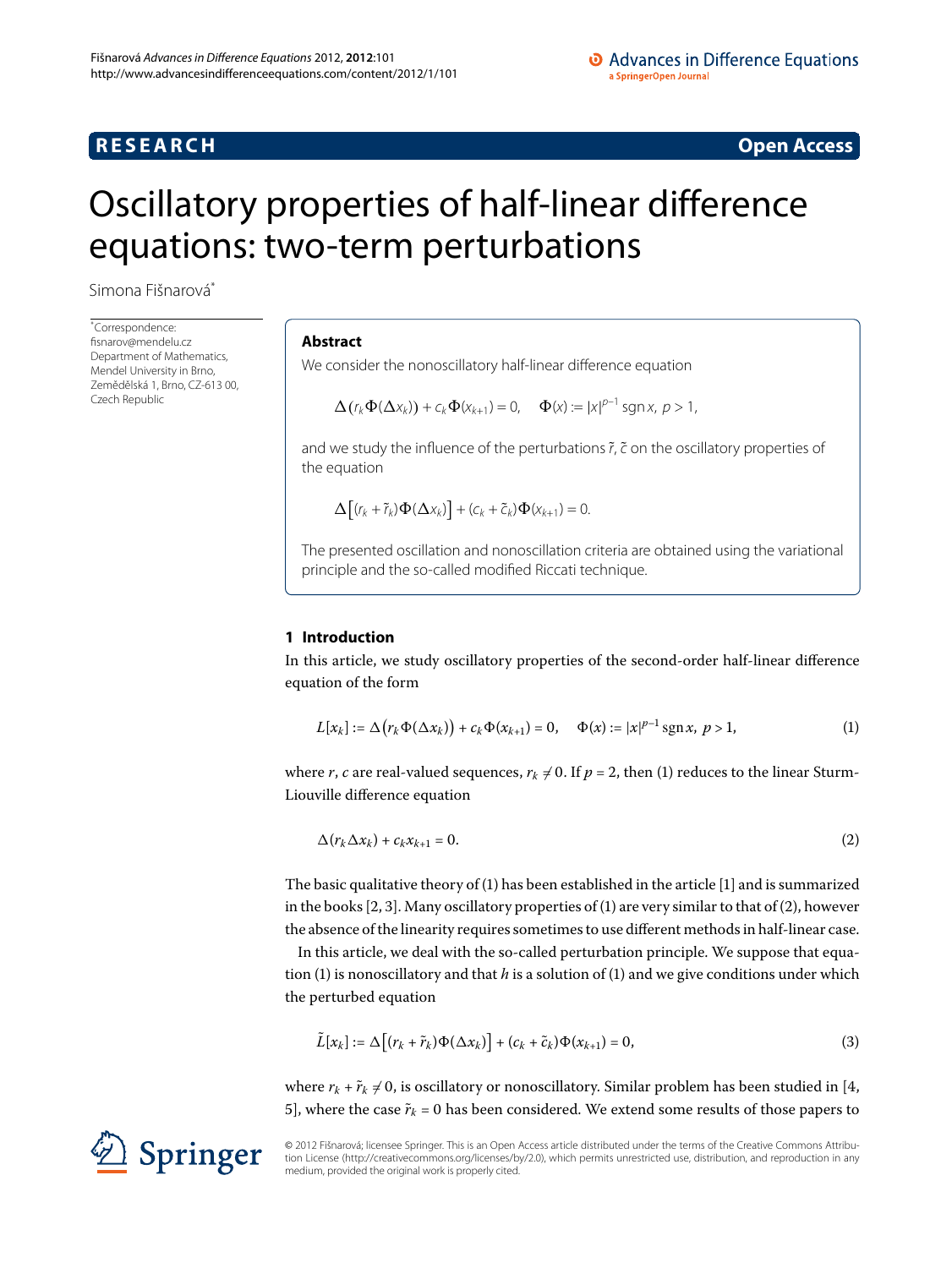the general case  $\tilde{r}_k \neq 0$  and we also show that the assumption  $\lim_{k\to\infty} r_k h_k \Phi(\Delta h_k) = \infty$ considered in  $[4]$  can be replaced by alternative conditions. We are motivated also by the results of  $[6, 7]$ , where the two-term perturbations of the half-linear differential equation

$$
(r(t)\Phi(x'))' + c(t)\Phi(x) = 0, \quad r(t) > 0
$$

are studied.

The article is organized as follows. In the next section, we recall the basic methods of oscillation theory for [\(](#page-0-1)), in particular the variational principle and the Riccati technique. Section 3 is devoted to the so-called modified Riccati technique. In Section 4[,](#page-5-0) we present the main results of this article, the oscillation and nonoscillation criteria for the perturbed equation  $(3)$  $(3)$  and in the last section, we show how the results can be applied to the perturbed equation of the Euler type.

#### **2 Preliminaries**

Oscillatory properties of (1[\)](#page-0-1) are defined using the concept of the generalized zero. We say that a solution  $x$  of [\(](#page-0-1)1) has a *generalized zero* in an interval  $(m, m + 1]$  if  $x_m \neq 0$  and  $r_m x_m x_{m+1} \leq 0$ . Equation (1[\)](#page-0-1) is said to be *disconjugate* on an interval [*m*, *n*] if any solution of (1) has at most one generalized zero on  $(m, n + 1]$  and the solution for which  $x_m = 0$  has no generalized zero on  $(m, n + 1]$ . Consequently, equation (1[\)](#page-0-1) is said to be *nonoscillatory* if there exists  $m \in \mathbb{N}$  such that this equation is disconjugate on [ $m$ ,  $n$ ] for every  $n > m$ . In the opposite case, () is said to be *oscillatory*.

<span id="page-1-1"></span>One of the basic methods used to investigate (non[\)](#page-0-1)oscillation of  $(1)$  is the variational technique which relates nonoscillation of  $(1)$  $(1)$  to a positivity of a certain  $p$ -degree functional.

**Lemma 1** [\[](#page-14-0)1] *Equation (1) is nonoscillatory if and only if there exists*  $m \in \mathbb{N}$  *such that* 

$$
\mathcal{F}(y,m,\infty):=\sum_{k=m}^{\infty}[r_k|\Delta y_k|^p-c_k|y_{k+1}|^p]>0
$$

*for every nontrivial sequence*  $y \in U(m)$ *, where* 

<span id="page-1-0"></span>
$$
U(m) := \{ y = \{ y_k \}_{k=1}^{\infty}; y_k = 0, k \leq m, \exists n > m : y_k = 0, k \geq n \}.
$$

The second basic method used is the Riccati technique which is based on the relation-ship between nonoscillation of [\(](#page-0-1)1) and the solvability (in a neighborhood of infinity) of the Riccati-type equation

<span id="page-1-2"></span>
$$
R[w_k] := w_{k+1} + c_k - \frac{r_k w_k}{\Phi(\Phi^{-1}(r_k) + \Phi^{-1}(w_k))} = 0,
$$
\n(4)

where  $\Phi^{-1}$  is the inverse function of  $\Phi$ , *i.e.*  $\Phi^{-1}(s) = |s|^{q-1} \text{sgn } s$ ,  $q := \frac{p}{p-1}$ . Indeed, if *x* is a solution of [\(](#page-0-1)1) such that  $x_k \neq 0$  on some discrete interval  $[m, \infty)$ , then  $w_k = r_k \Phi(\Delta x_k/x_k)$  is a solution of (4) on  $[m,\infty)$ . More precisely, we have the following equivalent statements.

Lemma 2 [1] *The following statements are equivalent:*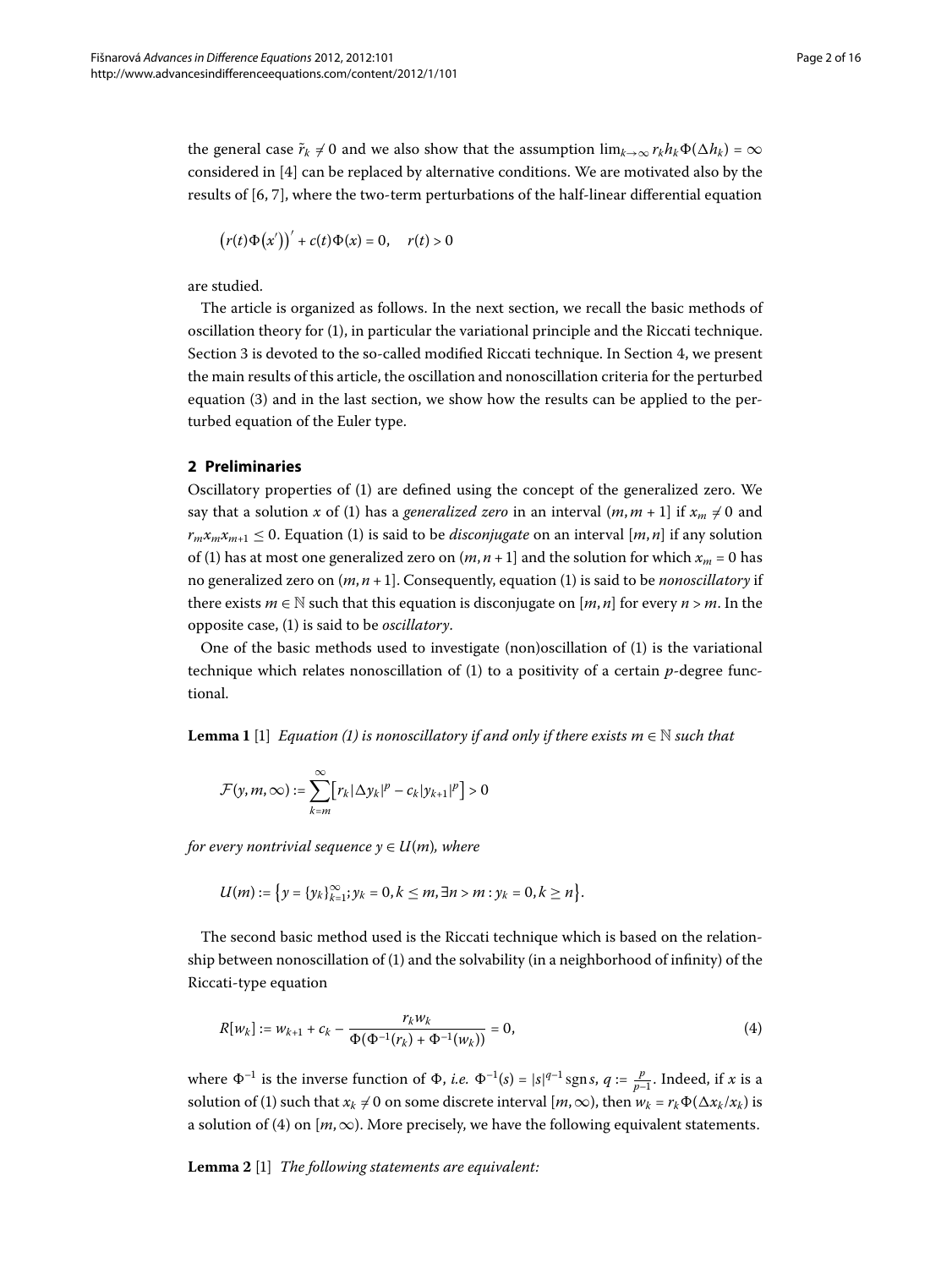- *(i) Equation ([\)](#page-0-1) is nonoscillatory.*
- *(ii)* There exists a solution *w* of (4) such that  $r_k + w_k > 0$  for large k.
- *(iii)* There exists a solution *w* of the Riccati inequality  $R[w_k] \leq 0$  such that  $r_k + w_k > 0$  for *large k.*

If (1[\)](#page-0-1) is nonoscillatory, then there exists a solution  $w_k$  of (4) such that  $r_k + w_k > 0$  for large *k*. Among all solutions *w* with this property, there is the so-called *minimal* solution  $\tilde{w}$  for which  $\tilde{w}_k < w_k$  on some interval  $[m, \infty)$ , where  $r_k + w_k > 0$  and  $r_k + \tilde{w}_k > 0$ . The minimal solution  $\tilde{w}$  can be constructed as follows. Let (1[\)](#page-0-1) be disconjugate on [ $n$ ,  $\infty$ ) and let  $N > n$ . Denote by  $x^N$  the solution of [\(](#page-0-1)1) which satisfies  $x^N_N = 0$ ,  $x^N_{N+1} \neq 0$  and let  $w^N = r\Phi(\Delta x^N/x^N)$ be the solution of (4) associated with  $x^N$ . Then

<span id="page-2-2"></span><span id="page-2-1"></span>
$$
\tilde{w}_k = \lim_{N \to \infty} w_k^N \quad \text{for every } k \in [n+1, \infty). \tag{5}
$$

For details of this construction see [\[](#page-14-4)5]. The solution  $\tilde{x}$  of (1) which is associated with the minimal solution  $\tilde{w}$  of (4) by the substitution  $\tilde{w} = r\Phi(\Delta \tilde{x}/\tilde{x})$ , is called the *recessive* solution of [\(\)](#page-0-1). The recessive solution is defined uniquely up to the multiplication by a real constant.

<span id="page-2-3"></span>Next, we formulate a comparison statement for minimal solutions of two Riccati equations. The Riccati equation associated with  $(3)$  $(3)$  is

$$
\tilde{R}[w_k] := w_{k+1} + c_k + \tilde{c}_k - \frac{(r_k + \tilde{r}_k)w_k}{\Phi(\Phi^{-1}(r_k + \tilde{r}_k) + \Phi^{-1}(w_k))} = 0.
$$
\n(6)

#### **Lemma 3** [5[\]](#page-14-4)

- *[\(](#page-0-3)i)* Let (3) be nonoscillatory and let  $\tilde{r}_k \leq 0$ ,  $\tilde{c}_k \geq 0$  for large k. Further, let  $\tilde{w}$  and  $\bar{w}$  be the *minimal solutions of the corresponding Riccati equations (4) and (6), respectively. Then there exists*  $m \in \mathbb{Z}$  *such that*  $\tilde{w}_k \leq \tilde{w}_k$  *for*  $k \in [m, \infty)$ *.*
- *(ii)* If  $c_k \ge 0$  and  $\sum^{\infty} r_k^{1-q} = \infty$ , then the minimal solution of (4) satisfies  $\tilde{w}_k \ge 0$  for *large k.*

<span id="page-2-0"></span>Note that the statement (ii) of the previous lemma is a special case of the statement (i). Condition  $\sum^{\infty} r_k^{1-q} = \infty$  implies that the recessive solution of the equation  $\Delta(r_k \Phi(\Delta x_k)) =$ 0 is a constant sequence, hence the minimal solution of the associated Riccati equation is  $w = 0$  and this is compared with the minimal solution of (4[\)](#page-1-0).

#### **3 Modified Riccati equation and related results**

In this section, we suppose that equation  $(1)$  $(1)$  is nonoscillatory, by *h* we denote a positive solution of this equation and suppose that both the coefficients  $r_k$ ,  $r_k + \tilde{r}_k$  are positive for large  $k$ . This sign restriction is needed when proving inequalities (10[\)](#page-4-0), (11) and estimate (12) be-low, for details see [\[](#page-14-3)4]. Since these estimates play the crucial role in the (non)oscillation criteria based on the modified Riccati technique presented in this section, we suppose that  $r_k$  > 0,  $r_k$  +  $\tilde{r}_k$  > 0 for large *k* throughout the whole Section 3. Denote

$$
G_k := (r_k + \tilde{r}_k)h_k \Phi(\Delta h_k),\tag{7}
$$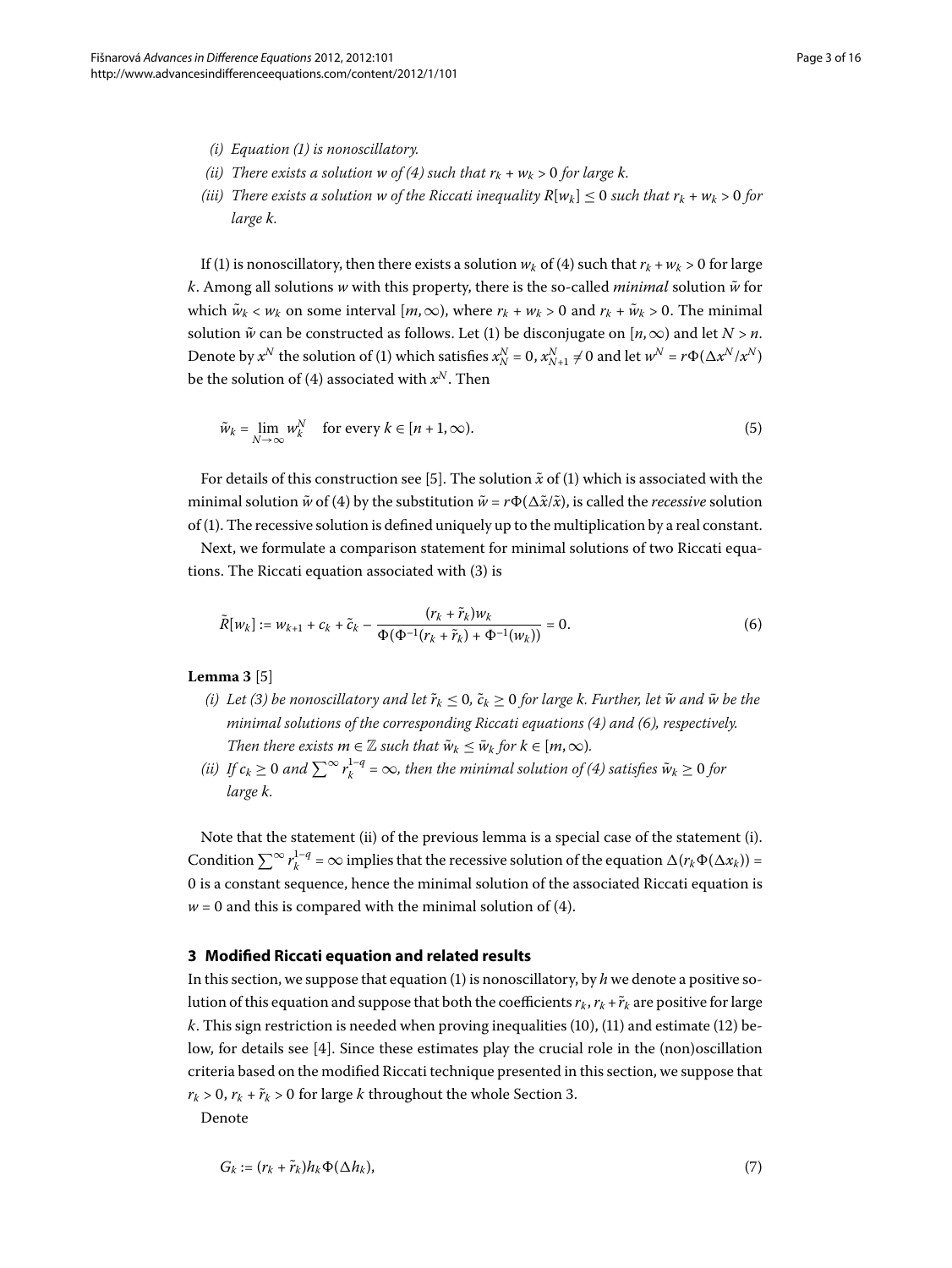define the function

<span id="page-3-3"></span><span id="page-3-2"></span>
$$
H(k,\nu) := \nu + (r_k + \tilde{r}_k)h_{k+1}\Phi(\Delta h_k) - \frac{(r_k + \tilde{r}_k)(\nu + G_k)h_{k+1}^p}{\Phi(h_k^q \Phi^{-1}(r_k + \tilde{r}_k) + \Phi^{-1}(\nu + G_k))},
$$
\n(8)

<span id="page-3-5"></span>and consider the so-called modified Riccati equation

$$
R_m[\nu_k] := \Delta \nu_k + \left[ \Delta \left( \tilde{r}_k \Phi(\Delta h_k) \right) + \tilde{c}_k \Phi(h_{k+1}) \right] h_{k+1} + H(k, \nu_k) = 0. \tag{9}
$$

We show that there is a relation between operators given in  $(6)$  $(6)$  and  $(9)$  and estimate the function  $H(k, v)$  by a term involving  $v^2$ , which, in turn, enables us to compare Riccati equation associated with (3[\)](#page-0-3) with the Riccati equation related to a certain linear equation.

**Lemma 4** Let w be a sequence such that  $r_k + \tilde{r}_k + w_k \neq 0$  and suppose that  $v_k = h_k^p w_k - G_k$ . *Then*

$$
R_m[v_k] = h_{k+1}^p \tilde{R}[w_k].
$$

*Proof* By a direct computation

$$
\Delta v_k = h_{k+1}^p w_{k+1} - h_k^p w_k - \Delta ((r_k+\tilde{r}_k) \Phi(\Delta h_k))h_{k+1} - (r_k+\tilde{r}_k)|\Delta h_k|^p
$$

and

$$
H(k, v_k) = h_k^p w_k + (r_k + \tilde{r}_k) |\Delta h_k|^p - \frac{(r_k + \tilde{r}_k) h_k^p h_{k+1}^p w_k}{\Phi(h_k^q \Phi^{-1}(r_k + \tilde{r}_k) + \Phi^{-1}(h_k^p w_k))}
$$
  
=  $h_k^p w_k + (r_k + \tilde{r}_k) |\Delta h_k|^p - \frac{(r_k + \tilde{r}_k) h_{k+1}^p w_k}{\Phi(\Phi^{-1}(r_k + \tilde{r}_k) + \Phi^{-1}(w_k))}.$ 

Hence,

$$
\Delta v_k+\Delta\big((r_k+\tilde{r}_k)\Phi(\Delta h_k)\big)h_{k+1}+H(k,v_k)=h_{k+1}^pw_{k+1}-\frac{(r_k+\tilde{r}_k)h_{k+1}^pw_k}{\Phi(\Phi^{-1}(r_k+\tilde{r}_k)+\Phi^{-1}(w_k))}.
$$

<span id="page-3-4"></span>Adding the term  $h_{k+1}^p(c_k + \tilde{c}_k)$  to both sides of the last equality, we obtain

 $\Delta v_k + h_{k+1}\tilde{L}[h_k] + H(k, v_k) = h_{k+1}^p \tilde{R}[w_k],$ 

where  $\tilde{L}$  is the operator defined in (3[\)](#page-0-3). Since *h* is a solution of [\(](#page-0-1)1), we have the required identity.  $\qquad \qquad \Box$ 

**Lemma 5** Let  $H(k, v)$  be defined in (8).

- *(i)* It holds  $H(k, v) \ge 0$  for  $v > -(r_k + \tilde{r}_k)h_k(\Phi(h_k) + \Phi(\Delta h_k))$  with the equality if and *only if*  $v = 0$ *.*
- *(ii)* Suppose that  $h_k \Delta h_k > 0$  for  $k \in [m, \infty)$  and denote  $R_k = \frac{2}{q} (r_k + \tilde{r}_k) h_k h_{k+1} |\Delta h_k|^{p-2}$ . *Then we have the following inequalities for*  $v \ge 0$  *and*  $k \in [m, \infty)$ *:*

<span id="page-3-1"></span><span id="page-3-0"></span>
$$
(R_k + \nu)H(k, \nu) \ge \nu^2, \quad p \in (1, 2], \tag{10}
$$

$$
(R_k + \nu)H(k, \nu) \le \nu^2, \quad p \ge 2. \tag{11}
$$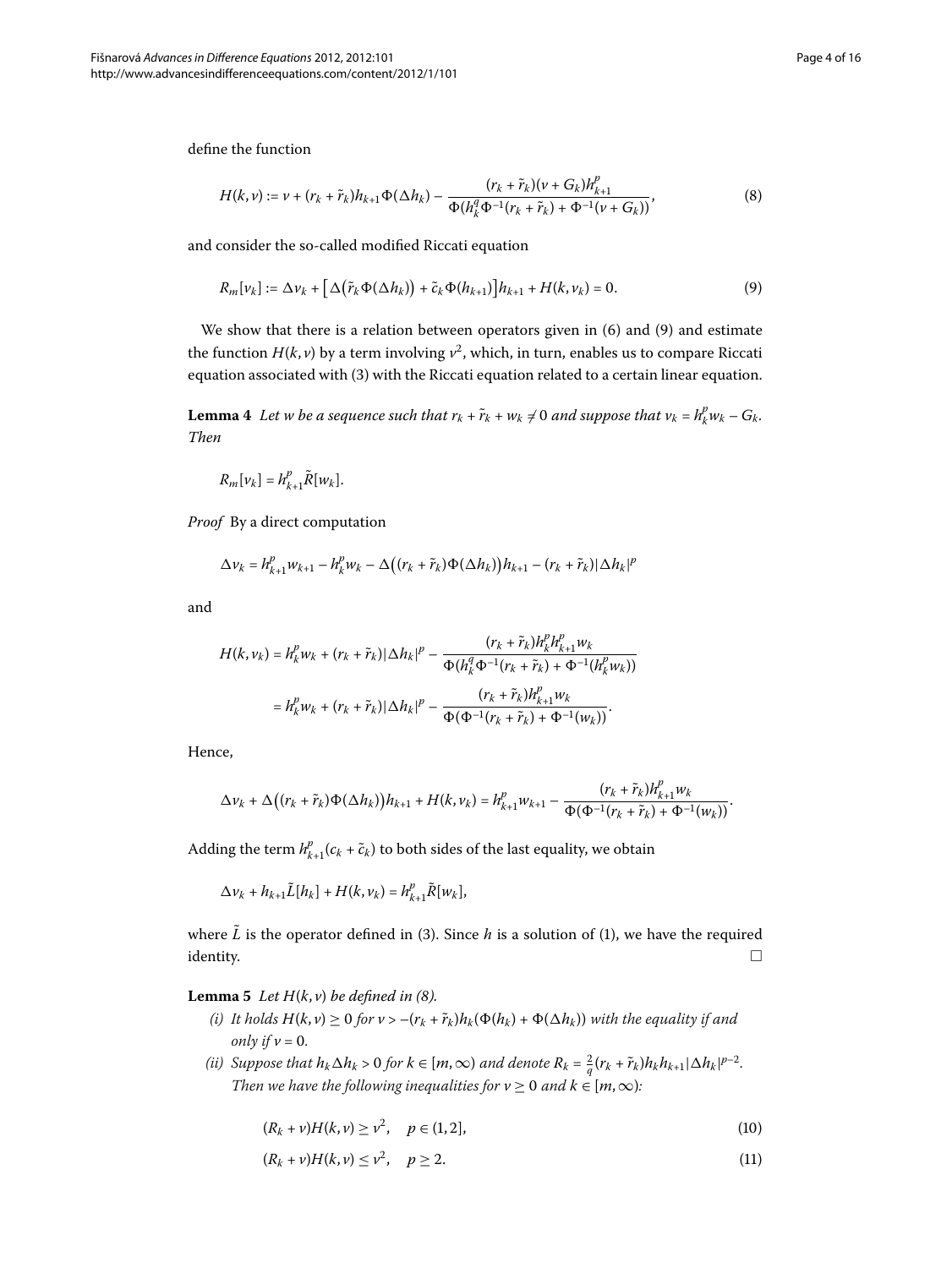*(iii)* Suppose that  $\liminf_{k\to\infty} G_k > 0$ , then for large k:

<span id="page-4-2"></span><span id="page-4-1"></span><span id="page-4-0"></span>
$$
(R_k + \nu)H(k, \nu) = \nu^2(1 + o(1)) \quad \text{as } \nu \to 0.
$$
 (12)

*(iv) Suppose that*  $h_k \Delta h_k$  *> 0 for large*  $k$  *and* 

$$
\sum_{k=1}^{\infty} \frac{\Delta h_k}{h_k} = \infty, \qquad \sum_{k=1}^{\infty} \left( \frac{\Delta h_k}{h_k} \right)^2 < \infty,
$$
\n<sup>(13)</sup>

$$
0 < \liminf_{k \to \infty} G_k, \qquad \limsup_{k \to \infty} G_k < \infty. \tag{14}
$$

Then 
$$
\sum^{\infty} H(k, v) = \infty
$$
 for every  $v > 0$ .

*Proof* The proof of the statements (i), (ii), (iii) (with  $r_k + \tilde{r}_k$  replaced by  $r_k$ ) can be found in  $[4].$ 

(iv) Let  $v > 0$  be arbitrary. The function  $H(k, v)$  can be written as follows:

<span id="page-4-3"></span>
$$
H(k, v) = v + (r_k + \tilde{r}_k)h_{k+1}\Phi(\Delta h_k) - \frac{(r_k + \tilde{r}_k)(v + G_k)h_{k+1}^p}{\Phi(h_k^q \Phi^{-1}(r_k + \tilde{r}_k) + \Phi^{-1}(v + G_k))}
$$
  

$$
= v + \frac{h_{k+1}}{h_k}G_k - \frac{(v + G_k)h_{k+1}^p}{\Phi(h_k^q + \Phi^{-1}(\frac{v + G_k}{r_k + \tilde{r}_k}))}
$$
  

$$
= v + \frac{h_{k+1}}{h_k}G_k - \left(\frac{h_{k+1}}{h_k}\right)^p \frac{(v + G_k)}{\Phi(1 + \Phi^{-1}(\frac{v + G_k}{(r_k + \tilde{r}_k)h_k^p}))}.
$$

The second condition in (13) implies  $\frac{\Delta h_k}{h_k} \to 0$  as  $k \to \infty$ , hence, using the formula

$$
(1+x)^s = \sum_{j=0}^{\infty} {s \choose j} x^j = 1 + sx + O(x^2), \quad \text{as } x \to 0, \ s \in \mathbb{R},
$$
 (15)

we have

$$
\left(\frac{h_{k+1}}{h_k}\right)^p = \left(1 + \frac{\Delta h_k}{h_k}\right)^p = 1 + p\frac{\Delta h_k}{h_k} + O\left(\left(\frac{\Delta h_k}{h_k}\right)^2\right) \quad \text{as } k \to \infty
$$

and since the first condition in  $(14)$  $(14)$  holds, we have

$$
\Phi^{-1}\left(\frac{\nu + G_k}{(r_k + \tilde{r}_k)h_k^p}\right) = \Phi^{-1}\left(\frac{G_k(1 + \frac{\nu}{G_k})}{(r_k + \tilde{r}_k)h_k^p}\right)
$$

$$
= \frac{\Delta h_k}{h_k} \Phi^{-1}\left(1 + \frac{\nu}{G_k}\right) \to 0 \quad \text{as } k \to \infty.
$$

Consequently, again using  $(15)$  $(15)$  $(15)$  and conditions  $(14)$ ,

$$
\[\Phi\left(1+\Phi^{-1}\left(\frac{v+G_k}{(r_k+\tilde{r}_k)h_k^p}\right)\right)\]^{-1} = \left(1+\frac{\Delta h_k}{h_k}\Phi^{-1}\left(1+\frac{v}{G_k}\right)\right)^{1-p} \n= 1 + (1-p)\frac{\Delta h_k}{h_k}\Phi^{-1}\left(1+\frac{v}{G_k}\right) + O\left(\left(\frac{\Delta h_k}{h_k}\right)^2\right),\]
$$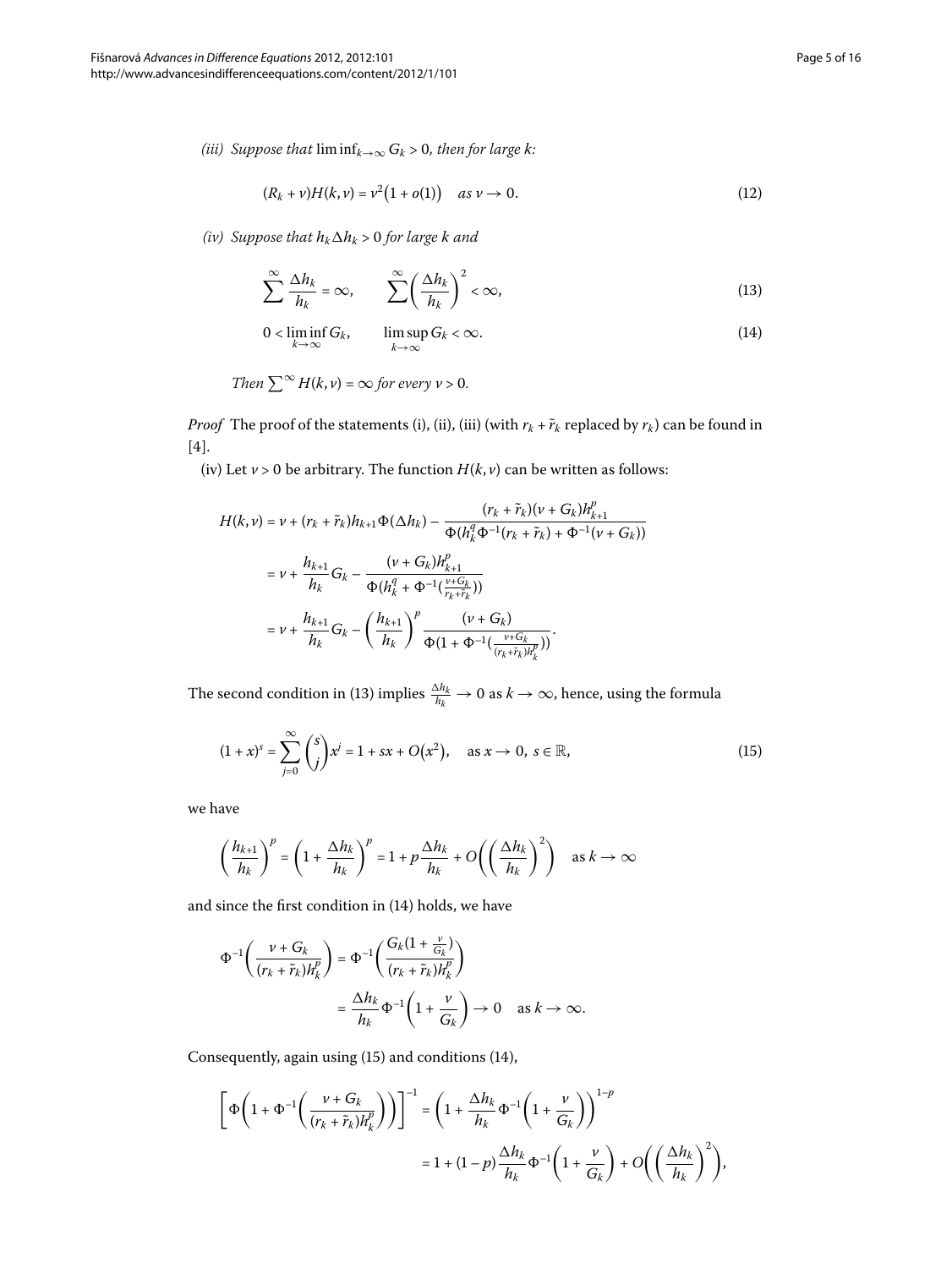as *k* → ∞. Hence, *H*(*k*, *v*) can be written in the form

$$
H(k, v) = v + \left(1 + \frac{\Delta h_k}{h_k}\right) G_k - \left(1 + p \frac{\Delta h_k}{h_k} + O\left(\left(\frac{\Delta h_k}{h_k}\right)^2\right)\right) (v + G_k)
$$
  

$$
\times \left(1 - (p - 1) \frac{\Delta h_k}{h_k} \Phi^{-1} \left(1 + \frac{v}{G_k}\right) + O\left(\left(\frac{\Delta h_k}{h_k}\right)^2\right)\right)
$$
  

$$
= v + G_k + \frac{\Delta h_k}{h_k} G_k
$$
  

$$
- (v + G_k) \left[1 - (p - 1) \frac{\Delta h_k}{h_k} \Phi^{-1} \left(1 + \frac{v}{G_k}\right) + p \frac{\Delta h_k}{h_k} + O\left(\left(\frac{\Delta h_k}{h_k}\right)^2\right)\right]
$$
  

$$
= \frac{\Delta h_k}{h_k} G_k + G_k \left(1 + \frac{v}{G_k}\right) \left[(p - 1) \frac{\Delta h_k}{h_k} \Phi^{-1} \left(1 + \frac{v}{G_k}\right) - p \frac{\Delta h_k}{h_k}\right] + O\left(\left(\frac{\Delta h_k}{h_k}\right)^2\right)
$$
  

$$
= \frac{\Delta h_k}{h_k} G_k \left[1 + (p - 1) \left|1 + \frac{v}{G_k}\right|^q - p \left(1 + \frac{v}{G_k}\right)\right] + O\left(\left(\frac{\Delta h_k}{h_k}\right)^2\right),
$$

as  $k \to \infty$ .

Consider the function  $A(x) := 1 + (p-1)|1+x|^q - p(1+x)$ . By a direct computation  $A'(x) =$  $p(\Phi^{-1}(1+x) - 1)$  and  $A''(x) = q(1+x)^{q-2}$ . This means that the function  $A(x)$  has a local minimum at  $\tilde{x} = 0$  and it is positive and increasing for  $x > 0$ .

By conditions (14) there exist constants  $c > 0$ ,  $d > 0$  such that  $c < G_k < d$  for large  $k$ . Since  $\frac{v}{G_k} > \frac{v}{d}$ , we have

$$
1+(p-1)\left|1+\frac{v}{G_k}\right|^q-p\left(1+\frac{v}{G_k}\right)>1+(p-1)\left|1+\frac{v}{d}\right|^q-p\left(1+\frac{v}{d}\right)=A\left(\frac{v}{d}\right)>0.
$$

Consequently,

$$
H(k,\nu) > cA\left(\frac{\nu}{d}\right)\frac{\Delta h_k}{h_k} + O\left(\left(\frac{\Delta h_k}{h_k}\right)^2\right).
$$

<span id="page-5-0"></span>The convergence of the series  $\sum^{\infty} O((\frac{\Delta h_k}{h_k})^2)$  $\sum^{\infty} O((\frac{\Delta h_k}{h_k})^2)$  $\sum^{\infty} O((\frac{\Delta h_k}{h_k})^2)$  follows from the second condition in (13). This means, by the first condition in (13), that  $\sum^{\infty} H(k, v) = \infty$ .

#### **4 Oscillation and nonoscillation criteria**

We start with a statement based on the variational principle. This statement generalizes a result of [5[\]](#page-14-4) dealing with the case  $\tilde{r}_k = 0$ . Here, we do not need the sign restriction on  $r_k$ ,  $r_k + \tilde{r}_k$ , we suppose that  $r_k \neq 0$  and  $r_k + \tilde{r}_k \neq 0$  for large  $k$ .

**Theorem 1** Let h be the recessive solution of (1[\)](#page-0-1) and let  $\Delta(\tilde{r}_k/r_k) \leq 0$  for large k. If

<span id="page-5-1"></span>
$$
\sum_{k=1}^{\infty} \left[ \Delta \left( \tilde{r}_{k} \Phi(\Delta h_{k}) \right) + \tilde{c}_{k} \Phi(h_{k+1}) \right] h_{k+1} = \infty, \tag{16}
$$

*then ([\)](#page-0-3) is oscillatory.*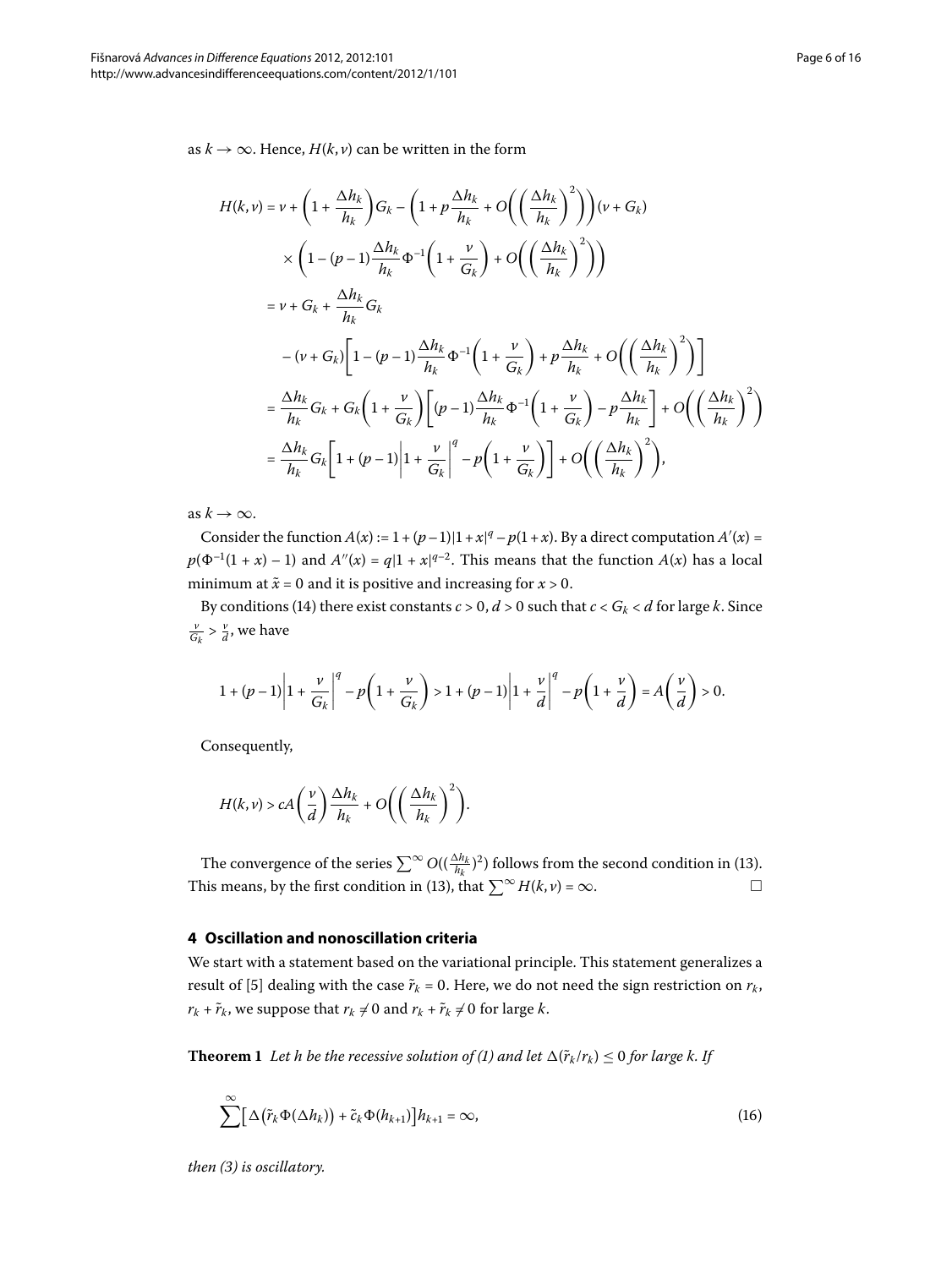*Proof* The proof is based on Lemma 1. Let  $N_0 \in \mathbb{N}$  be arbitrary and let *K*, *L*, *M*, *N* be positive integers satisfying  $N_0 < K < L < M < N$ , where *K* is such that (1[\)](#page-0-1) is disconjugate on  $[K, \infty)$  and  $\Delta(\tilde{r}_k/r_k) \leq 0$  holds on this interval, and *L* is such that *h* has no generalized zero on  $[L, \infty)$ , *i.e.*  $r_k h_k h_{k+1} > 0$  on  $[L, \infty)$ . The values *M*, *N* will be specified later. Define the sequence

$$
y_{k} := \begin{cases} 0, & k = N_{0},...,K, \\ f_{k}, & k = K,...,L, \\ h_{k}, & k = L,...,M, \\ g_{k}, & k = M,...,N, \\ 0, & k \ge N, \end{cases}
$$
(17)

where *f* is any sequence satisfying  $f_K = 0$ ,  $f_L = h_L$  and *g* is a solution of (1) for which  $g_M = h_M$ ,  $g_N$  = 0. The fact that such a solution really exists follows from the disconjugacy of (1[\)](#page-0-1) on [*K*,∞) and from the homogeneity of the solution space of ([\)](#page-0-1). Indeed, if *x* is a solution of (1[\)](#page-0-1) given by  $x_N = 0$ ,  $x_{N-1} \neq 0$ , then  $r_k x_k x_{k+1} > 0$  on  $[M, N-2]$  and  $g_k = \frac{h_M}{x_M} x_k$  is the solution of (1) satisfying the required boundary conditions. It also holds  $r_k g_k g_{k+1} > 0$  on  $[M, N-2]$ . Denote

<span id="page-6-1"></span>
$$
w^{[h]} := r \frac{\Phi(\Delta h)}{\Phi(h)}, \qquad w^{[g]} := r \frac{\Phi(\Delta g)}{\Phi(g)}
$$

the corresponding solutions of Riccati equation (4[\)](#page-1-0). Set

$$
\mathcal{F}(y;K,L-1) = \sum_{k=K}^{L-1} [(r_k + \tilde{r}_k)|\Delta f_k|^p - (c_k + \tilde{c}_k)|f_{k+1}|^p] =: \alpha_1 \in \mathbb{R}.
$$
 (18)

Next, using summation by parts, and since  $h$  is a solution of  $(1)$  $(1)$ , we have

<span id="page-6-2"></span>
$$
\mathcal{F}(y; L, M - 1) = \sum_{k=L}^{M-1} [(r_k + \tilde{r}_k)|\Delta h_k|^p - (c_k + \tilde{c}_k)|h_{k+1}|^p]
$$
  
\n
$$
= (r_k + \tilde{r}_k)\Phi(\Delta h_k)h_k \Big|_L^M
$$
  
\n
$$
- \sum_{k=L}^{M-1} [\Delta[(r_k + \tilde{r}_k)\Phi(\Delta h_k)] + (c_k + \tilde{c}_k)\Phi(h_{k+1})]h_{k+1}
$$
  
\n
$$
= (1 + \frac{\tilde{r}_k}{r_k})w_k^{[h]}|h_k|^p \Big|_L^M - \sum_{k=L}^{M-1} [\Delta(\tilde{r}_k\Phi(\Delta h_k)) + \tilde{c}_k\Phi(h_{k+1})]h_{k+1}
$$
  
\n
$$
= (1 + \frac{\tilde{r}_M}{r_M})w_M^{[h]}|h_M|^p - \sum_{k=L}^{M-1} [\Delta(\tilde{r}_k\Phi(\Delta h_k)) + \tilde{c}_k\Phi(h_{k+1})]h_{k+1} + \alpha_2, \quad (19)
$$

where  $\alpha_2 \in \mathbb{R}$ .

Concerning interval  $[M, N]$ , since  $g_N = 0$  and *h* has no generalized zero in this interval, it follows from [\[](#page-14-4)5, Lemma 3] that  $w_k^{[g]} < w_k^{[h]}$  for  $k \in [M, N-1]$ . This means that

<span id="page-6-0"></span>
$$
r_k \Phi(\Delta g_k) g_k < r_k \frac{\Phi(\Delta h_k)}{\Phi(h_k)} |g_k|^p, \quad k \in [M, N-1]. \tag{20}
$$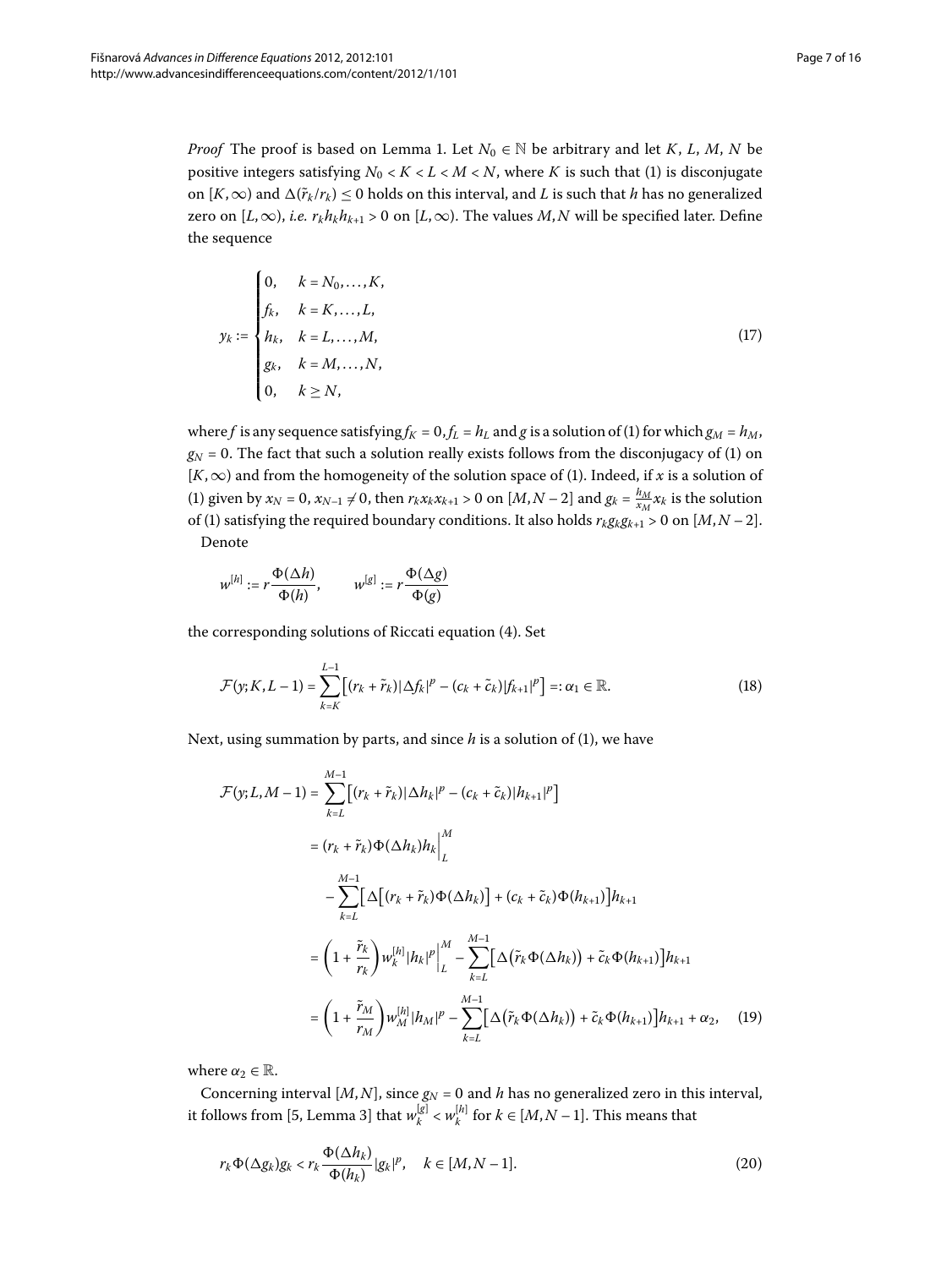At the same time,  $0 < \frac{r_k g_k g_{k+1}}{r_k h_k h_{k+1}} = \frac{g_k}{h_k}$  $\frac{g_{k+1}}{h_{k+1}}$  for  $k \in [M, N-2]$ , hence the condition  $g_M = h_M$ implies  $g_k h_k > 0$  for  $k \in [M, N - 1]$ . Hence, (20) implies  $r_k(\Delta g_k h_k - \Delta h_k g_k) < 0$  for  $k \in$  $[M, N - 1]$  and

<span id="page-7-0"></span>
$$
\Delta\left(\frac{g_k}{h_k}\right) = \frac{r_k(\Delta g_k h_k - g_k \Delta h_k)}{r_k h_k h_{k+1}} < 0, \quad k \in [M, N-1].
$$
\n(21)

Next, again summing by parts and using the boundary conditions and the fact that *g* is a solution of (1),

$$
\mathcal{F}(y; M, N-1) = \sum_{k=M}^{N-1} \left[ (r_k + \tilde{r}_k) |\Delta g_k|^p - (c_k + \tilde{c}_k) |g_{k+1}|^p \right]
$$
  

$$
= -\left( 1 + \frac{\tilde{r}_M}{r_M} \right) w_M^{[g]} |h_M|^p - \sum_{k=M}^{N-1} \left[ \Delta \left( \tilde{r}_k \Phi(\Delta g_k) \right) + \tilde{c}_k \Phi(g_{k+1}) \right] g_{k+1}.
$$

Using (20) and since  $\Delta(\tilde{r}_k/r_k) < 0$ ,

$$
\sum_{k=M}^{N-1} \left[ \Delta \left( \tilde{r}_k \Phi(\Delta g_k) \right) + \tilde{c}_k \Phi(g_{k+1}) \right] g_{k+1}
$$
\n
$$
= \sum_{k=M}^{N-1} \left[ \Delta \left( \frac{\tilde{r}_k}{r_k} r_k \Phi(\Delta g_k) \right) g_{k+1} + \tilde{c}_k |g_{k+1}|^p \right]
$$
\n
$$
= \sum_{k=M}^{N-1} \left[ \Delta \left( \frac{\tilde{r}_k}{r_k} \right) r_{k+1} \Phi(\Delta g_{k+1}) g_{k+1} + \frac{\tilde{r}_k}{r_k} \Delta \left( r_k \Phi(\Delta g_k) \right) g_{k+1} + \tilde{c}_k |g_{k+1}|^p \right]
$$
\n
$$
\geq \sum_{k=M}^{N-1} \left[ \Delta \left( \frac{\tilde{r}_k}{r_k} \right) r_{k+1} \frac{\Phi(\Delta h_{k+1})}{\Phi(h_{k+1})} |g_{k+1}|^p - \frac{\tilde{r}_k}{r_k} c_k |g_{k+1}|^p + \tilde{c}_k |g_{k+1}|^p \right]
$$
\n
$$
= \sum_{k=M}^{N-1} \left[ \Delta \left( \frac{\tilde{r}_k}{r_k} \right) r_{k+1} \Phi(\Delta h_{k+1}) h_{k+1} - \frac{\tilde{r}_k}{r_k} c_k |h_{k+1}|^p + \tilde{c}_k |h_{k+1}|^p \right] \frac{|g_{k+1}|^p}{|h_{k+1}|^p}
$$
\n
$$
= \sum_{k=M}^{N-1} \left[ \Delta \left( \frac{\tilde{r}_k}{r_k} \right) r_{k+1} \Phi(\Delta h_{k+1}) h_{k+1} + \frac{\tilde{r}_k}{r_k} \Delta \left( r_k \Phi(\Delta h_k) \right) h_{k+1} + \tilde{c}_k |h_{k+1}|^p \right] \frac{|g_{k+1}|^p}{|h_{k+1}|^p}
$$
\n
$$
= \sum_{k=M}^{N-1} \left[ \Delta \left( \tilde{r}_k \Phi(\Delta h_k) \right) + \tilde{c}_k \Phi(h_{k+1}) \right] h_{k+1} \frac{|g_{k+1}|^p}{|h_{k
$$

Since  $(21)$  $(21)$  holds, by the second mean value theorem of summation calculus, see [8, Lemma 3.2], there exists  $n \in [M, N-1]$  such that

$$
\sum_{k=M}^{N-1} \left[ \Delta \left( \tilde{r}_k \Phi(\Delta h_k) \right) + \tilde{c}_k \Phi(h_{k+1}) \right] h_{k+1} \frac{|g_{k+1}|^p}{|h_{k+1}|^p}
$$
\n
$$
\geq \frac{|g_M|^p}{|h_M|^p} \sum_{k=M}^{n-1} \left[ \Delta \left( \tilde{r}_k \Phi(\Delta h_k) \right) + \tilde{c}_k \Phi(h_{k+1}) \right] h_{k+1}
$$
\n
$$
+ \frac{|g_N|^p}{|h_N|^p} \sum_{k=n}^{N-1} \left[ \Delta \left( \tilde{r}_k \Phi(\Delta h_k) \right) + \tilde{c}_k \Phi(h_{k+1}) \right] h_{k+1}
$$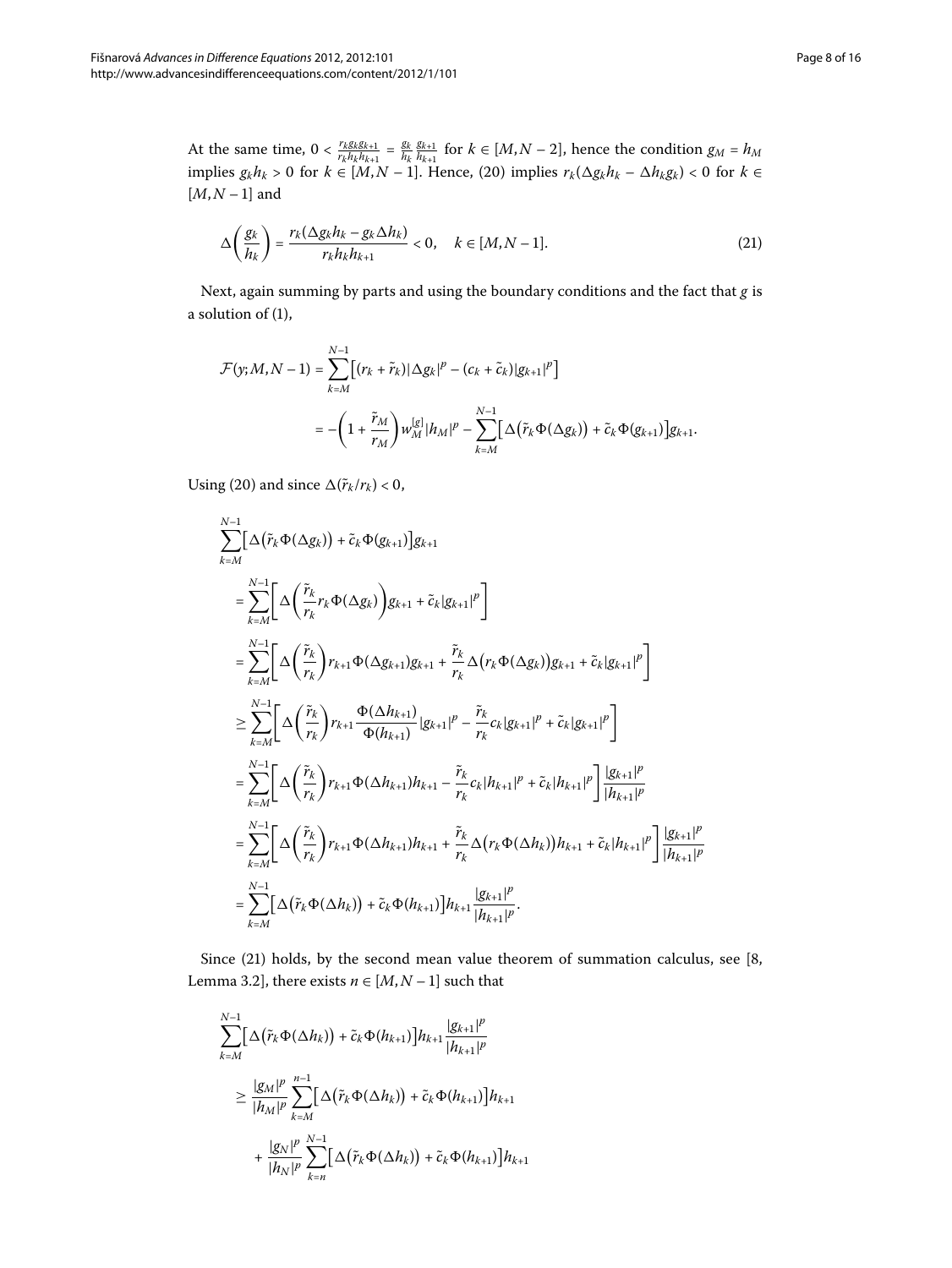<span id="page-8-0"></span>
$$
= \sum_{k=M}^{n-1} \bigl[ \Delta \bigl( \tilde{r}_k \Phi(\Delta h_k) \bigr) + \tilde{c}_k \Phi(h_{k+1}) \bigr] h_{k+1}.
$$

Combining the above computations, we have

$$
\mathcal{F}(y;M,N-1) \leq -\left(1+\frac{\tilde{r}_M}{r_M}\right) w_M^{[g]}|h_M|^p - \sum_{k=M}^{n-1} \left[\Delta\big(\tilde{r}_k \Phi(\Delta h_k)\big) + \tilde{c}_k \Phi(h_{k+1})\right]h_{k+1}.\tag{22}
$$

Consequently, using  $(18)$  $(18)$  $(18)$ ,  $(19)$  and  $(22)$ , we obtain

$$
\mathcal{F}(y; N_0, \infty) = \sum_{k=N_0}^{\infty} \left[ (r_k + \tilde{r}_k) |\Delta y_k|^p - (c_k + \tilde{c}_k) |y_{k+1}|^p \right]
$$
  
\n
$$
= \mathcal{F}(y; K, L-1) + \mathcal{F}(y; L, M-1) + \mathcal{F}(y; M, N-1)
$$
  
\n
$$
\leq \alpha_1 + \alpha_2 + \left( 1 + \frac{\tilde{r}_M}{r_M} \right) |h_M|^p \left( w_M^{[h]} - w_M^{[g]} \right)
$$
  
\n
$$
- \sum_{k=L}^{n-1} \left[ \Delta \left( \tilde{r}_k \Phi(\Delta h_k) \right) + \tilde{c}_k \Phi(h_{k+1}) \right] h_{k+1}.
$$

Let  $\alpha_3 > 0$  be arbitrary. It follows from condition (16[\)](#page-5-1) that *M* can be taken so large that

$$
\sum_{k=L}^{n-1} \bigl[ \Delta \bigl( \tilde{r}_k \Phi(\Delta h_k) \bigr) + \tilde{c}_k \Phi(h_{k+1}) \bigr] h_{k+1} \geq \alpha_1 + \alpha_2 + \alpha_3.
$$

Since *h* is the recessive solution of (1[\)](#page-0-1), *i.e.*  $w^{[h]}$  is the minimal solution of (4), from its construction  $(5)$  we have

$$
w^{[h]}_M=\lim_{N\to\infty}w^{[g]}_M.
$$

Hence, *N* can be taken so large that

$$
\left(1+\frac{\tilde{r}_M}{r_M}\right)|h_M|^p\big(w^{[h]}_M-w^{[g]}_M\big)<\alpha_3.
$$

Consequently, if *M*, *N* are taken as above, then

$$
\mathcal{F}(y;N_0,\infty)\leq 0,
$$

and this means that equation  $(3)$  $(3)$  is oscillatory by Lemma 1[.](#page-1-1) The proof is complete.  $\Box$ 

The following results are based on the modified Riccati technique. Here we suppose that *h* is a positive solution of the nonoscillatory equation (1[\)](#page-0-1) and  $r_k > 0$ ,  $r_k + \tilde{r}_k > 0$  for large k. Denote

$$
C_k := \left[\Delta\big(\tilde{r}_k\Phi(\Delta h_k)\big) + \tilde{c}_k\Phi(h_{k+1})\right]h_{k+1}, \qquad R_k := \frac{2}{q}(r_k + \tilde{r}_k)h_kh_{k+1}|\Delta h_k|^{p-2}.\tag{23}
$$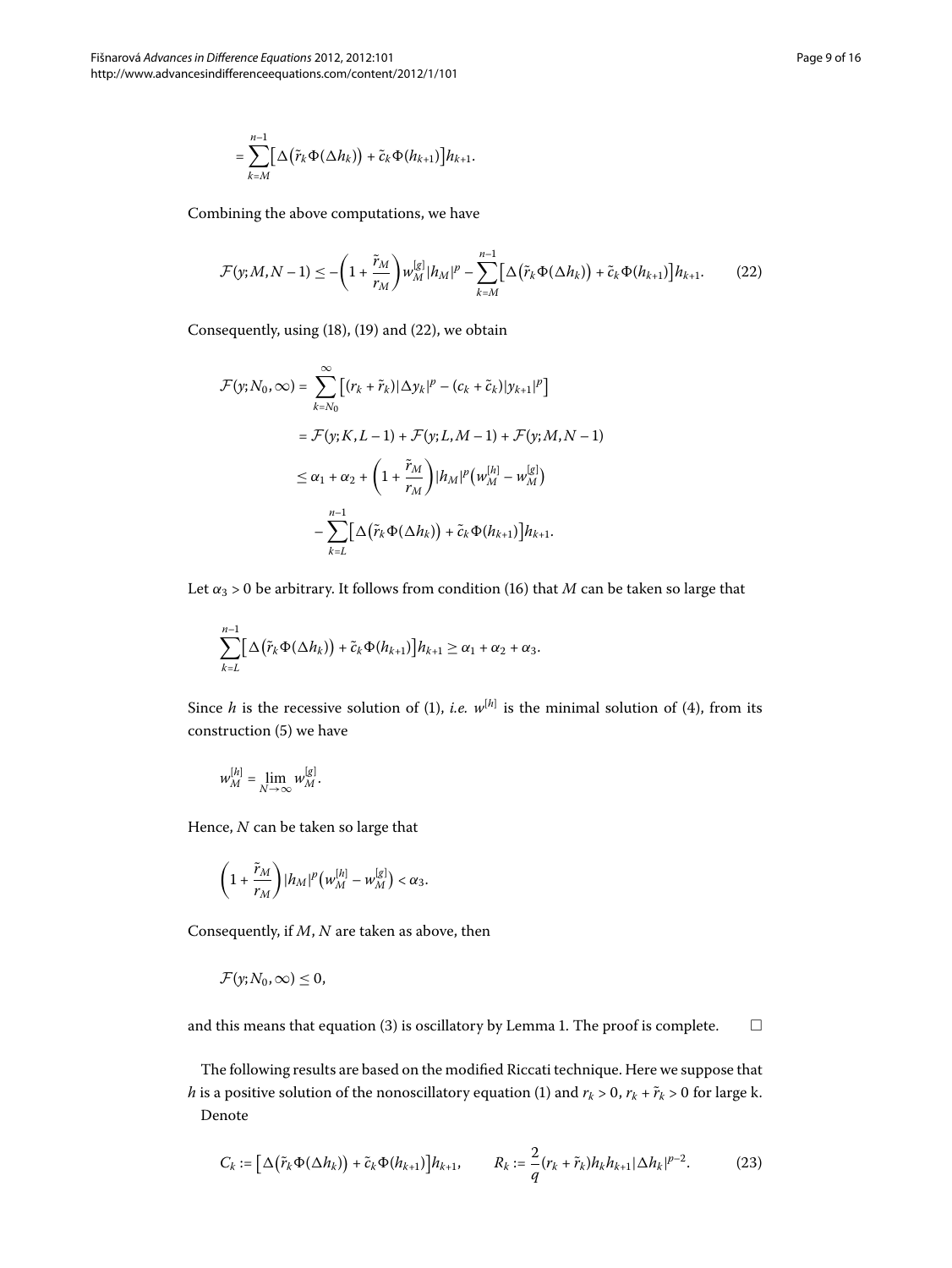<span id="page-9-1"></span>First we present a statement, where, using the global inequalities  $(10)$  $(10)$ ,  $(11)$ , equation  $(3)$ is compared with the linear equation

<span id="page-9-0"></span>
$$
\Delta(R_k \Delta y_k) + C_k y_{k+1} = 0. \tag{24}
$$

This statement generalizes  $[4,$  Theorems 3.1 and 3.2].

**Theorem 2** Let h be a solution of (1[\)](#page-0-1) such that  $h_k > 0$ ,  $h_k \Delta h_k > 0$  for large k.

- *(i)* Let  $p \ge 2$ , and suppose that  $C_k \ge 0$  for large  $k$  and  $\sum^{\infty} \frac{1}{R_k} = \infty$ . If the linear *equation [\(\)](#page-9-0) is nonoscillatory, then equation [\(](#page-0-3)) is also nonoscillatory.*
- *(ii[\)](#page-0-1)* Let  $p \le 2$ , and suppose that h is the recessive solution of (1),  $\tilde{r}_k \le 0$ ,  $\tilde{c}_k \ge 0$  for large k. *If the linear equation [\(\)](#page-9-0) is oscillatory, then equation [\(](#page-0-3)) is also oscillatory.*

*Proof* (i[\)](#page-9-0) Nonoscillation of equation (24) means that there exists a solution  $\nu$  of the Riccati equation

$$
\Delta v_k + C_k + \frac{v_k^2}{R_k + v_k} = 0
$$

such that  $R_k + v_k > 0$  for large *k*. Assumptions of the theorem imply, in view of Lemma 3(ii), that  $v_k \geq 0$  for large *k*. Hence, from Lemma 5[\(](#page-3-4)ii) it follows

$$
(R_k + \nu_k)H(k, \nu_k) \leq \nu_k^2 \quad \text{for large } k,
$$

*i.e.*  $v_k$  solves the inequality

$$
\Delta v_k + C_k + H(k, v_k) \leq 0
$$

for large *k*. Consequently, by Lemma 4, we have that the sequence  $w = h^{-p}(v + G)$  is a solution of Riccati inequality  $\tilde{R}[w_k] \leq 0$ . Moreover,

$$
r_k+\tilde{r}_k+w_k=r_k+\tilde{r}_k+h_k^{-p}v_k+(r_k+\tilde{r}_k)\Phi(\Delta h_k/h_k)=h_k^{-p}v_k+\left(1+\frac{\tilde{r}_k}{r_k}\right)(r_k+w_k^{[h]}),
$$

where  $w_k^{[h]}$  is a solution of [\(](#page-0-1)4) related to a nonoscillatory solution *h* of (1) and hence  $r_k$  +  $w_k^{[h]} > 0$  for large *k*. Since  $v_k \ge 0$  for large *k*, we have  $r_k + \tilde{r}_k + \tilde{w}_k > 0$  for large *k*. Hence, equation (3[\)](#page-0-3) is nonoscillatory according to Lemma 2[.](#page-1-2)

[\(](#page-0-3)ii) Suppose, by contradiction, that equation (3) is nonoscillatory and let *w* be a solution of the associated Riccati equation (6). Then, by Lemma 4,  $v = h^p w - G$  solves the modified Riccati equation (9[\)](#page-3-2). Since  $\tilde{r}_k \le 0$ ,  $\tilde{c}_k \ge 0$ , it follows from Lemma 3 that  $w_k \ge w_k^{[h]}$  for large *k*, where  $w_k^{[h]} = r_k \Phi(\Delta h_k / h_k)$  is the minimal solution of (4). This means that  $v_k = h_k^p w_k$  $-G_k = h_k^p(w_k - (1 + \frac{\tilde{r}_k}{r_k})w_k^{[h]}) \ge 0$  for large *k*. Applying inequality (10) we have

$$
(R_k + \nu_k)H(k, \nu_k) \geq \nu_k^2
$$

for large  $k$  and hence  $\nu$  solves the inequality

$$
\Delta v_k + C_k + \frac{v_k^2}{R_k + v_k} \leq 0,
$$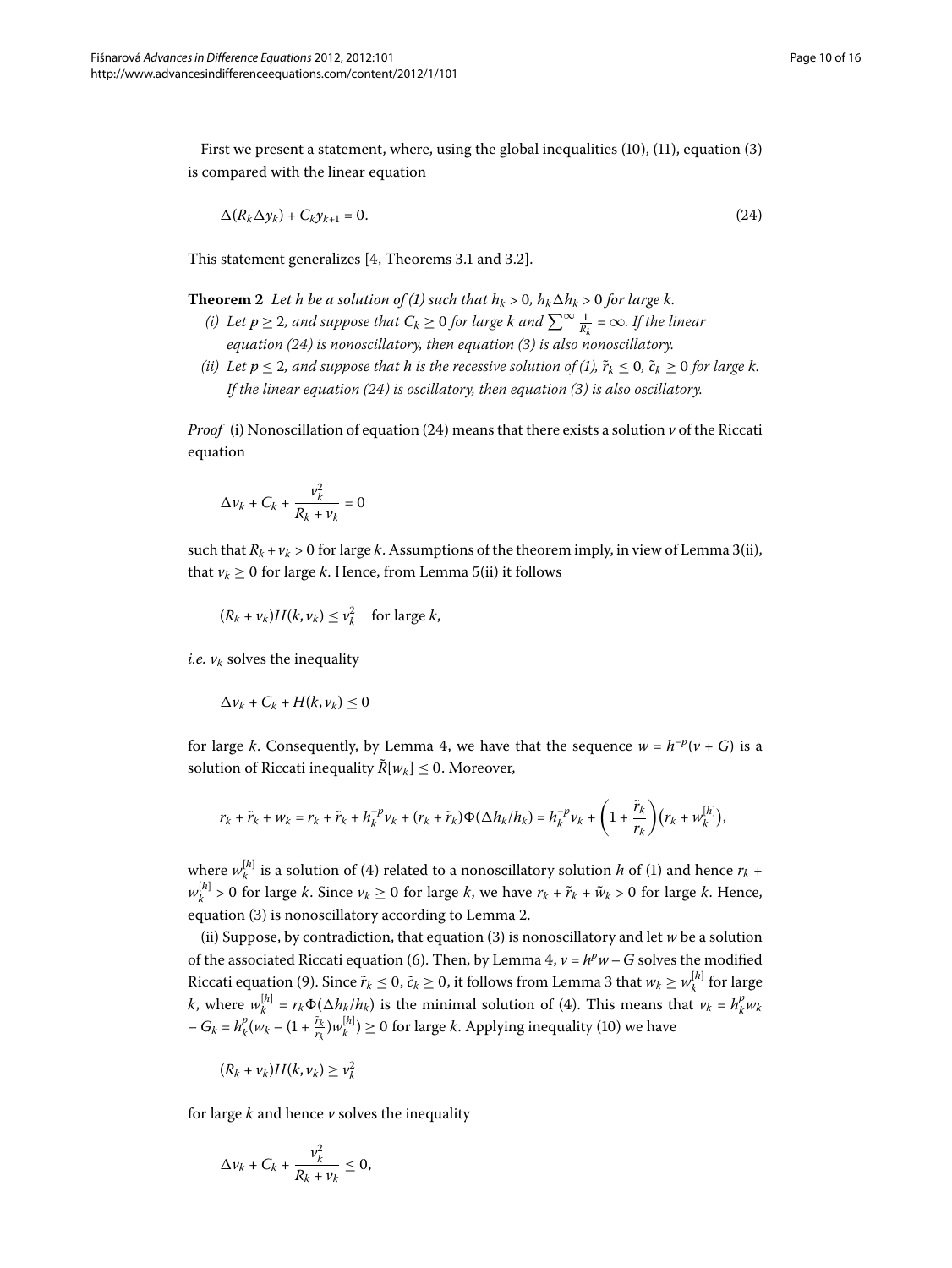<span id="page-10-6"></span>which, together with the fact that  $R_k$  +  $\nu_k$  > 0 for large  $k$ , means that (1[\)](#page-0-1) is nonoscillatory.  $\Box$ 

The next two statements are based on the estimate [\(](#page-4-0)12) which holds for all  $p > 1$ . Hence we do not have to distinguish between the cases  $p > 2$ ,  $p < 2$ . The idea of the proofs is the same as in Theorem 2 and we skip the proofs since they are similar to that in  $[4,$  Theorems 4.1 and 4.2]. The only difference is that we replace  $r_k$  by  $r_k + \tilde{r}_k$ .

**Theorem 3** Suppose that h is a solution of [\(](#page-0-1)1) such that  $h_k > 0$ ,  $h_k \Delta h_k > 0$  for large k and *let*

<span id="page-10-5"></span><span id="page-10-0"></span>
$$
\sum_{k=1}^{\infty} \frac{1}{R_k} = \infty, \qquad \sum_{k=1}^{\infty} C_k < \infty, \quad C_k \ge 0 \text{ for large } k \tag{25}
$$

*and*

<span id="page-10-4"></span>
$$
\liminf_{k \to \infty} G_k > 0. \tag{26}
$$

<span id="page-10-1"></span>*If there exists ε* > *such that the linear equation*

<span id="page-10-2"></span>
$$
\Delta(R_k \Delta y_k) + (1 + \varepsilon) C_k y_{k+1} = 0 \tag{27}
$$

*is nonoscillatory, then equation () is also nonoscillatory.*

**Theorem 4** Suppose that h is the recessive solution of (1) such that  $h_k > 0$ ,  $h_k \Delta h_k > 0$ ,  $\tilde{c}_k \geq 0$ ,  $\tilde{r}_k \leq 0$  for large k, conditions [\(](#page-10-0)25) hold and

<span id="page-10-3"></span>
$$
\lim_{k \to \infty} G_k = \infty. \tag{28}
$$

*If there exists ε* > *such that the linear equation*

$$
\Delta(R_k \Delta y_k) + (1 - \varepsilon) C_k y_{k+1} = 0 \tag{29}
$$

<span id="page-10-7"></span>*is oscillatory, then equation ([\)](#page-0-3) is also oscillatory.*

The next statement is a version of Theorem 4. In the proof of the statement we use Lemma  $5(iv)$  $5(iv)$  $5(iv)$ . This enables to replace condition (28) by alternative conditions. This statement is new also in case  $\tilde{r} = 0$ .

**Theorem 5** Suppose that h is the recessive solution of (1[\)](#page-0-1) such that  $h_k > 0$ ,  $h_k \Delta h_k > 0$ ,  $\tilde{c}_k \geq 0$ ,  $\tilde{r}_k \leq 0$  for large k and conditions [\(](#page-4-1)25), (13) and (14) hold. If there exists  $\varepsilon > 0$  such *that the linear equation (29) is oscillatory, then equation (3) is also oscillatory.* 

*Proof* Suppose, by contradiction, that equation (3[\)](#page-0-3) is nonoscillatory and let *w* be a solution of the associated Riccati equation (6) and  $v = h^p w - G$  the associated solution of the modified Riccati equation [\(](#page-9-1)9). Similarly as in the proof of Theorem 2(ii), we conclude that *v<sub>k</sub>* ≥ 0 for large *k*. Since  $C_k$  ≥ 0 for large *k* and  $H(k, v_k)$  is nonnegative, we have for large *k* 

$$
\Delta v_k = -C_k - H(k, v_k) \leq 0.
$$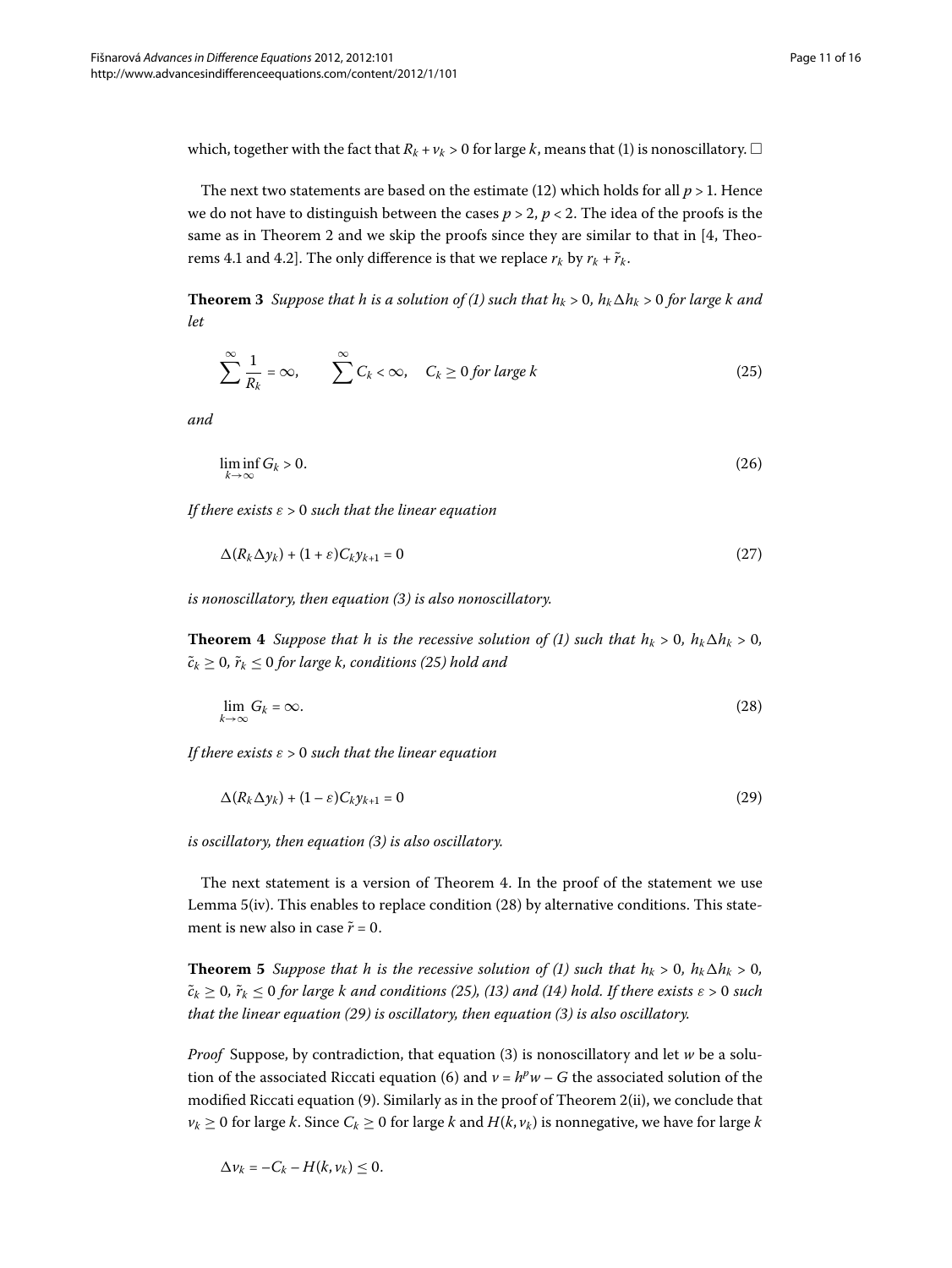This means that there exists a finite limit lim<sub> $k\rightarrow\infty$ </sub>  $\nu_k$ . Summing the modified Riccati equation from *N* to *k*, *N* being sufficiently large, and using the fact that  $\nu$  is nonnegative, we obtain

$$
\nu_N \geq \sum_{j=N}^k C_j + \sum_{j=N}^k H(j, \nu_j).
$$

Letting *k* → ∞ and since  $\sum^{\infty} C_k < \infty$ , we have  $\sum^{\infty} H(k, v_k) < \infty$  $\sum^{\infty} H(k, v_k) < \infty$  $\sum^{\infty} H(k, v_k) < \infty$ . From Lemma 5(iv) it follows that  $\lim_{k\to\infty} v_k = 0$ . Now we can use the estimate (12[\)](#page-4-0). There exists  $N_1$  such that

$$
H(k,\nu_k) > \left(1-\frac{\varepsilon}{2}\right)\frac{\nu_k^2}{R_k+\nu_k} \quad \text{ for } k > N_1.
$$

We have

$$
R_k=\frac{2}{q}(r_k+\tilde{r}_k)h_kh_{k+1}|\Delta h_k|^{p-2}=\frac{2}{q}G_k\left(1+\frac{h_k}{\Delta h_k}\right)>\frac{2}{q}G_k.
$$

Hence, by (14[\)](#page-4-2)[,](#page-14-3)  $\lim_{k\to\infty} \frac{v_k}{R_k} = 0$  and similarly as in [4, Theorem 4.1], we obtain for sufficiently large *k* the estimate  $\frac{1}{\frac{R_k}{1-\varepsilon} + v_k} < \frac{1-\frac{\varepsilon}{2}}{R_k+v_k}$ . Hence,

$$
H(k,\nu_k) > \left(1-\frac{\varepsilon}{2}\right)\frac{\nu_k^2}{R_k+\nu_k} > \frac{\nu_k^2}{\frac{R_k}{1-\varepsilon}+\nu_k}
$$

for sufficiently large  $k$ . This means that  $v_k$  solves the inequality

$$
\Delta v_k + C_k + \frac{v_k^2}{\frac{R_k}{1-\varepsilon} + v_k} < 0,
$$

which is the Riccati inequality associated with equation [\(](#page-10-3)29) and since  $\frac{R_k}{1-\varepsilon} + v_k > 0$ , we have nonoscillation of (29). This is a contradiction.  $\Box$ 

It is known (see [9[\]](#page-14-8)), that if  $c_k \ge 0$ ,  $r_k > 0$ ,  $\sum^{\infty} r_k^{-1} = \infty$ ,  $\sum^{\infty} c_k < \infty$ , then the linear equation (2[\)](#page-0-2) is nonoscillatory provided

$$
\limsup_{k \to \infty} \sum_{j=k}^{k-1} r_j^{-1} \sum_{j=k}^{\infty} c_j < \frac{1}{4},\tag{30}
$$

<span id="page-11-0"></span>and it is oscillatory provided

$$
\liminf_{k \to \infty} \sum_{j=k}^{k-1} r_j^{-1} \sum_{j=k}^{\infty} c_j > \frac{1}{4}.
$$
\n(31)

Applying this criterion to equations  $(27)$  $(27)$ ,  $(29)$ , we obtain the following result.

**Corollary 1** Suppose that h is a solution of (1[\)](#page-0-1) such that  $h_k > 0$ ,  $h_k \Delta h_k > 0$  for large k and *let conditions ([\)](#page-10-0) and [\(](#page-10-5)) be satisfied.*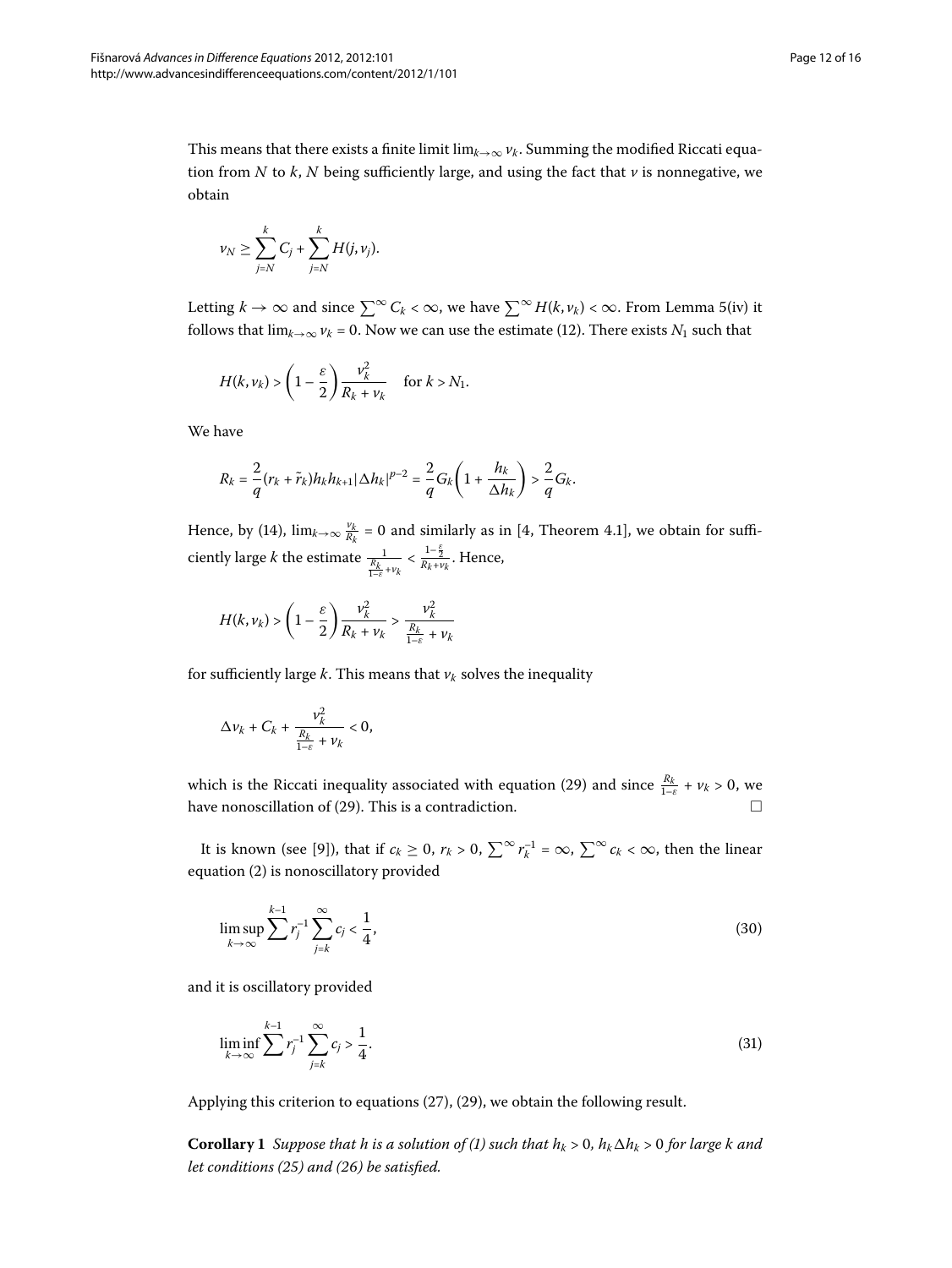*(i) If*

<span id="page-12-0"></span>
$$
\limsup_{k \to \infty} \sum_{j}^{k-1} \frac{1}{(r_j + \tilde{r}_j)h_j h_{j+1} |\Delta h_j|^{p-2}} \sum_{j=k}^{\infty} C_j < \frac{1}{2q},\tag{32}
$$

*then equation [\(](#page-0-3)) is nonoscillatory.*

*(ii[\)](#page-0-1)* Let moreover *h be the recessive solution of (1)*,  $\tilde{c}_k \geq 0$ ,  $\tilde{r}_k \leq 0$  for large *k* and let either *condition [\(\)](#page-10-2) or conditions ([\)](#page-4-1) and ([\)](#page-4-2) be satisfied. If*

$$
\liminf_{k\to\infty}\sum_{i}^{k-1}\frac{1}{(r_i+\tilde{r}_j)h_jh_{j+1}|\Delta h_j|^{p-2}}\sum_{j=k}^{\infty}C_j>\frac{1}{2q},
$$

*then equation [\(](#page-0-3)) is oscillatory.*

*Proof* Consider, *e.g.*, the case (i[\)](#page-12-0), the case (ii) is analogous. Condition (32) can be written in the form

$$
\limsup_{k\to\infty}\sum_{j=k}^{k-1}R_j^{-1}\sum_{j=k}^{\infty}C_j<\frac{1}{4}.
$$

Consequently, there exists  $\varepsilon > 0$  such that

<span id="page-12-2"></span>
$$
\limsup_{k\to\infty}\sum_{j=k}^{k-1}R_j^{-1}\sum_{j=k}^{\infty}(1+\varepsilon)C_j<\frac{1}{4},
$$

hence equation  $(27)$  $(27)$  is nonoscillatory and this implies[,](#page-10-6) by Theorem 3, nonoscillation of  $\Box$  (3[\)](#page-0-3).  $\Box$ 

**Remark 1** If  $\tilde{r}_k = 0$ ,  $\tilde{c}_k \ge 0$ , then the statements of Theorem 2 reduce to [4, Theorems 3.1 and 3.2]. More precisely, (non)oscillation of

<span id="page-12-1"></span>
$$
\Delta(r_k \Phi(\Delta x_k)) + (c_k + \tilde{c}_k) \Phi(x_{k+1}) = 0 \tag{33}
$$

is compared with that of the linear equation

$$
\Delta\left(R_k^0 \Delta y_k\right) + C_k^0 y_{k+1} = 0, \quad R_k^0 := \frac{2}{q} r_k h_k h_{k+1} |\Delta h_k|^{p-2}, C_k^0 := \tilde{c}_k h_{k+1}^p. \tag{34}
$$

In part (ii) of Theorem 2 we suppose that  $p \le 2$ ,  $\tilde{r}_k \le 0$ ,  $\tilde{c}_k \ge 0$ . Under these conditions, if equation (34[\)](#page-12-2) is oscillatory, then (33) is oscillatory by  $[4$  $[4$ , Theorem 3.2] and oscillation of (3[\)](#page-0-3) follows then by the Sturm comparison theorem, see, *e.g.*, [1]. However, Theorem 2, part (ii) extends [4, Theorem 3.2] in case when the perturbation  $\tilde{c}_k$  is 'not too much positive' so that equation  $(33)$  $(33)$  and hence also  $(34)$  is nonoscillatory.

Similarly, if  $\tilde{r}_k = 0$ ,  $\tilde{c}_k \ge 0$ , then Theorem 3 reduces to [4, Theorem 4.2] and Theorem 4 reduces to [4, Theorem 4.1]. Theorem 5 is new also in case  $\tilde{r}_k = 0$  and it allows us to drop the condition  $\lim_{k\to\infty} r_k h_k \Phi(\Delta h_k) = \infty$  considered in [\[](#page-14-3)4, Theorem 4.1] and replace it by alternative conditions. This is useful when studying perturbations of the Euler-type equation, see the next section.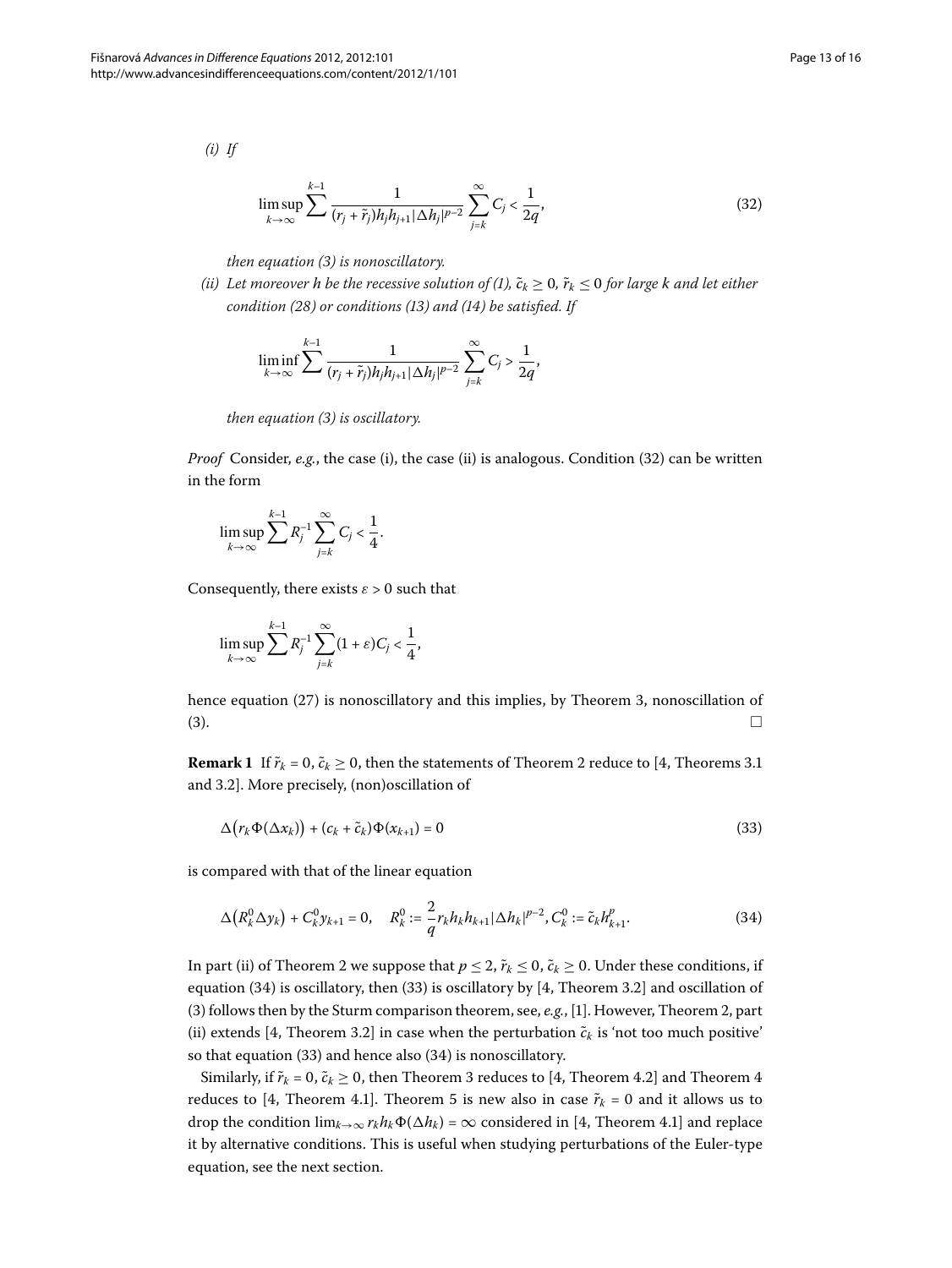**Remark 2** The conditions  $\tilde{r}_k \leq 0$ ,  $\tilde{c}_k \geq 0$  considered in Theorem 2[\(](#page-9-1)ii), Theorem 4 and Theorem 5 are used to show that  $w_k - (1 + \tilde{r}_k / r_k) w_k^{[h]} \ge 0$ , where *w* and  $w^{[h]}$  are the solu-tions of the Riccati type equations associated with equations [\(](#page-0-3)3) and (1), respectively. We conjecture that  $w_k$  and  $(1 + \tilde{r}_k/r_k)w_k^{[h]}$  can be compared by another argument than Lemma 3[,](#page-2-3) so the sign restriction on the perturbation terms  $\tilde{r}_k$ ,  $\tilde{c}_k$  can be relaxed, similarly as in the continuous case [6].

#### **5 Application**

In this section, we apply the previous results to the perturbed Euler-type difference equation

<span id="page-13-1"></span><span id="page-13-0"></span>
$$
\Delta\big((1+\tilde{r}_k)\Phi(\Delta x_k)\big)+\bigg(\frac{\gamma_p}{(k+1)^p}+\bar{c}_k\bigg)\Phi(x_{k+1})=0,\quad\gamma_p:=\bigg(\frac{p-1}{p}\bigg)^{p-1}.\tag{35}
$$

This equation is considered as a perturbation of the nonoscillatory equation

$$
\Delta\big(\Phi(\Delta x_k)\big) + c_k \Phi(x_{k+1}) = 0,\tag{36}
$$

where

$$
c_k = -\frac{\Delta \Phi(\Delta h_k)}{\Phi(h_{k+1})}, \quad h_k = k^{\frac{p-1}{p}}.
$$
\n(37)

It is easy to see that  $h_k = k^{\frac{p-1}{p}}$  is a solution of (36) and it was shown in [10[\]](#page-14-9) that if  $p \geq 2$ , then it is the recessive solution. By a direct computation, as shown in  $[4]$  $[4]$ , the coefficient *ck* is of the form

$$
c_k = \frac{\gamma_p}{(k+1)^p} \big( 1 + O\big( (k+1)^{-1} \big) \big), \quad \text{as } k \to \infty
$$

and also

$$
\Delta h_k = \frac{p-1}{p} k^{-\frac{1}{p}} (1 + O(k^{-1})),
$$
\n
$$
h_k \Phi(\Delta h_k) = \left(\frac{p-1}{p}\right)^{p-1} (1 + O(k^{-1})),
$$
\n
$$
h_k h_{k+1} (\Delta h_k)^{p-2} = \left(\frac{p-1}{p}\right)^{p-2} k (1 + O(k^{-1})),
$$
\n
$$
\Delta \Phi(\Delta h_k) = -\left(\frac{p-1}{p}\right)^p (k+1)^{-2+\frac{1}{p}} (1 + O((k+1)^{-1})),
$$

as  $k \to \infty$ . Consequently,

$$
\frac{\Delta h_k}{h_k} = \frac{p-1}{p} k^{-1} (1 + O(k^{-1})), \quad \text{as } k \to \infty,
$$

hence conditions (13) are satisfied and we have

$$
G_k = \left(\frac{p-1}{p}\right)^{p-1} (1+\tilde{r}_k) \big(1+O\big(k^{-1}\big)\big), \qquad R_k = 2\left(\frac{p-1}{p}\right)^{p-1} (1+\tilde{r}_k) k \big(1+O\big(k^{-1}\big)\big),
$$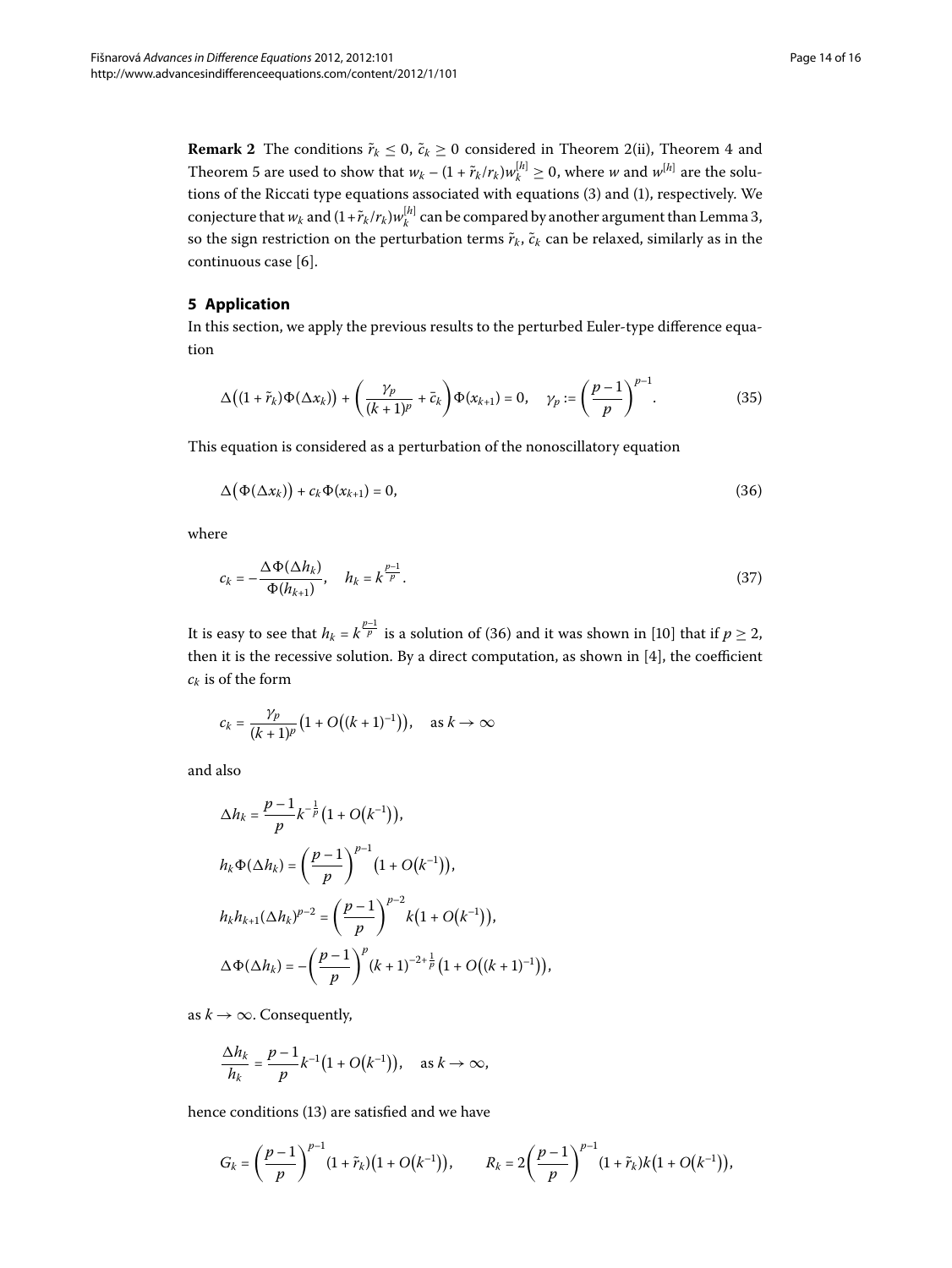and

<span id="page-14-10"></span>
$$
C_k = \Delta \tilde{r}_k \Phi(\Delta h_{k+1}) h_{k+1} + \tilde{r}_k \Delta \Phi(\Delta h_k) h_{k+1} + (\bar{c}_k - O((k+1)^{-p-1})) h_{k+1}^p
$$
  
= 
$$
\left(\frac{p-1}{p}\right)^{p-1} \Delta \tilde{r}_k \left(1 + O((k+1)^{-1})\right) - \left(\frac{p-1}{p}\right)^p (k+1)^{-1} \tilde{r}_k \left(1 + O((k+1)^{-1})\right)
$$
  
+ 
$$
(k+1)^{p-1} \bar{c}_k - O((k+1)^{-2}),
$$
 (38)

as  $k \to \infty$ . Using these computations, Corollary 1 applied to [\(](#page-13-1)35) reads as follows.

**Corollary 2** Let  $C_k$  be given in (38[\)](#page-14-10) and suppose that

$$
\sum_{k=1}^{\infty} C_k < \infty, \quad C_k \ge 0 \text{ for large } k, \quad \liminf_{k \to \infty} (1 + \tilde{r}_k) > 0, \quad \sum_{k=1}^{\infty} \frac{1}{(1 + \tilde{r}_k)k} = \infty.
$$

*(i) If*

$$
\limsup_{k\to\infty}\sum_{k=1}^{k-1}\frac{1}{(1+\tilde{r}_j)^j}\sum_{j=k}^{\infty}C_j<\frac{1}{2}\left(\frac{p-1}{p}\right)^{p-1},
$$

*then equation (35) is nonoscillatory.* 

*(ii)* Suppose moreover that  $p \geq 2$ ,  $\lim_{k \to \infty} \bar{c}_k (k+1)^{p+1} = \infty$ ,  $\tilde{r}_k \leq 0$  for large k. If

$$
\liminf_{k\to\infty}\sum_{j=1}^{k-1}\frac{1}{(1+\tilde{r}_j)j}\sum_{j=k}^{\infty}C_j > \frac{1}{2}\left(\frac{p-1}{p}\right)^{p-1},
$$

*then equation (35) is oscillatory.* 

#### <span id="page-14-0"></span>**Competing interests**

<span id="page-14-1"></span>The author declares that she has no competing interests.

#### <span id="page-14-2"></span>**Acknowledgements**

<span id="page-14-3"></span>Research supported by the Grant P201/10/1032 of the Czech Science Foundation.

#### <span id="page-14-4"></span>Received: 23 January 2012 Accepted: 11 June 2012 Published: 5 July 2012

#### <span id="page-14-6"></span><span id="page-14-5"></span>**References**

- 1. Řehák, P: Oscillatory properties of second order half-linear difference equations. Czechoslov. Math. J. 51, 303-321 (2001)
- 2. Agarwal, RP, Bohner, M, Grace, SR, O'Regan, D: Discrete Oscillation Theory. Hindawi Publishing Corporation, New York (2005)
- <span id="page-14-7"></span>3. Došlý, O, Řehák, P: Half-Linear Differential Equations. North-Holland Mathematics Studies, vol. 202. Elsevier, Amsterdam (2005)
- <span id="page-14-9"></span><span id="page-14-8"></span>4. Došlý, O, Fišnarová, S: Linearized Riccati technique and (non)oscillation criteria for half-linear difference equations. Adv. Differ. Equ. 2008, Article ID 438130 (2008)
- 5. Došlý, O, Řehák, P: Recessive solution of half-linear second order difference equations. J. Differ. Equ. Appl. 9, 49-61 (2003)
- 6. Došlý, O, Fišnarová, S: Half-linear oscillation criteria: Perturbation in term involving derivative. Nonlinear Anal., Theory Methods Appl. 73, 3756-3766 (2010)
- 7. Došlý, O, Fišnarová, S: Variational technique and principal solution in half-linear oscillation criteria. Appl. Math. Comput. 217, 5385-5391 (2011)
- 8. Došlý, O: Oscillation criteria for higher order Sturm-Liouville difference equations. J. Differ. Equ. Appl. 4, 425-450 (1998)
- 9. Erbe, LH, Zhang, BG: Oscillation of second order linear difference equations. Chin. J. Math. 16, 239-252 (1988)
- 10. Došlý, O, Fišnarová, S: Summation characterization of the recessive solution for half-linear second order difference equations. Adv. Differ. Equ. 2009, Article ID 521058 (2009)